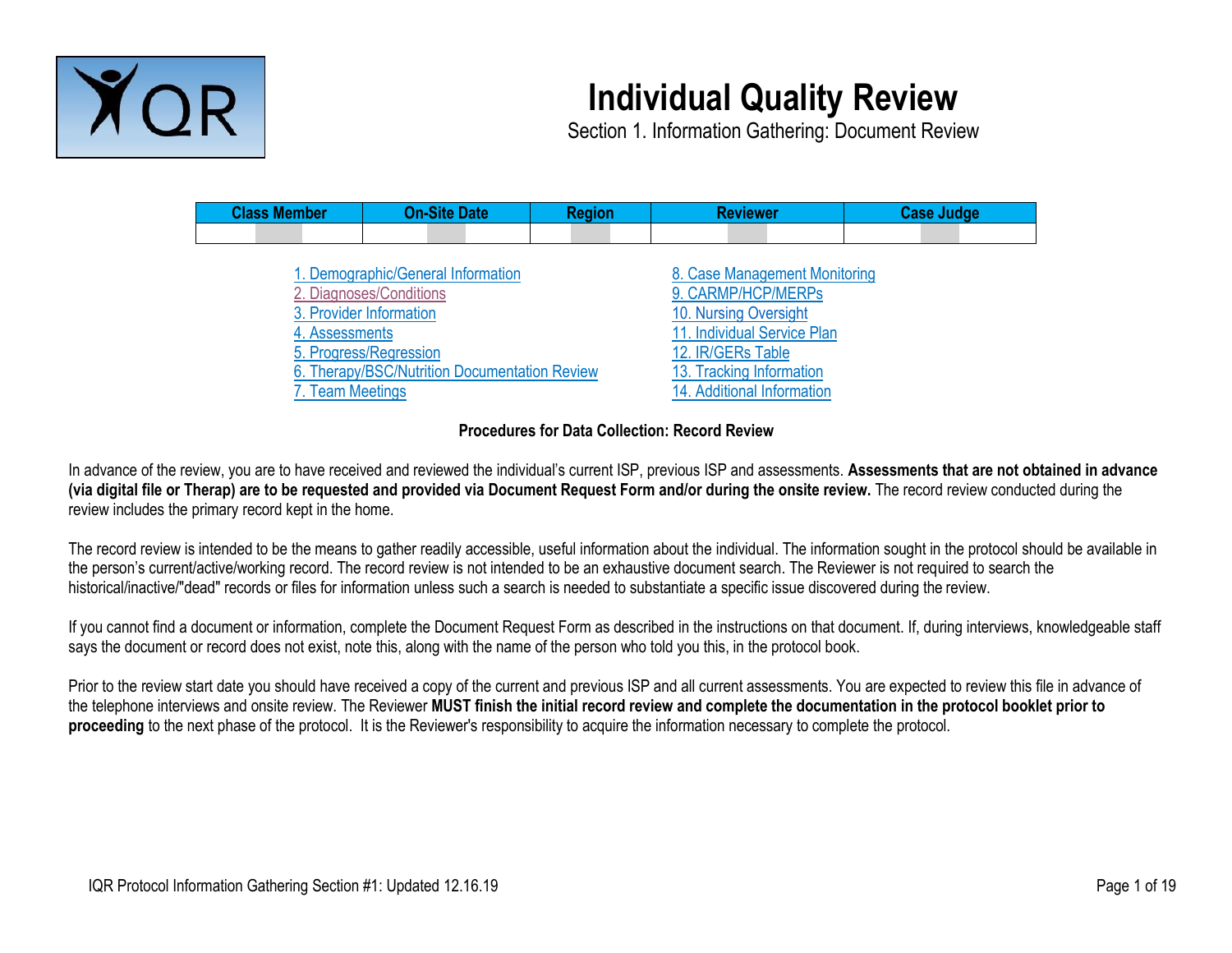<span id="page-1-3"></span><span id="page-1-2"></span><span id="page-1-1"></span>

|                                                                                                 |                                                                                                                                                                                                                                                                                                                                                                                                                                                                                                                                                                                                                                                                                                                                                                                                                                                                                                                                                                                                                                                                                                                                                                                                           |                                                                                             |                              | <b>Choose</b>                           |                                      |                                                                                                                 | <b>Choose</b><br>If Other, Specify:                                          |  |  |  |
|-------------------------------------------------------------------------------------------------|-----------------------------------------------------------------------------------------------------------------------------------------------------------------------------------------------------------------------------------------------------------------------------------------------------------------------------------------------------------------------------------------------------------------------------------------------------------------------------------------------------------------------------------------------------------------------------------------------------------------------------------------------------------------------------------------------------------------------------------------------------------------------------------------------------------------------------------------------------------------------------------------------------------------------------------------------------------------------------------------------------------------------------------------------------------------------------------------------------------------------------------------------------------------------------------------------------------|---------------------------------------------------------------------------------------------|------------------------------|-----------------------------------------|--------------------------------------|-----------------------------------------------------------------------------------------------------------------|------------------------------------------------------------------------------|--|--|--|
| 8. Preferred Language<br><b>Choose</b><br>If other, specify:                                    |                                                                                                                                                                                                                                                                                                                                                                                                                                                                                                                                                                                                                                                                                                                                                                                                                                                                                                                                                                                                                                                                                                                                                                                                           | 9. Method of Communication:<br>(e.g., Verbal, signs, gestures, facial<br>expressions, etc.) |                              | 10. Legal Guardian?<br><b>Choose</b>    |                                      | <b>Guardian Name &amp; Contact Information</b>                                                                  |                                                                              |  |  |  |
| 11. Guardianship Status<br>based on legal documents<br>found in record).                        |                                                                                                                                                                                                                                                                                                                                                                                                                                                                                                                                                                                                                                                                                                                                                                                                                                                                                                                                                                                                                                                                                                                                                                                                           | $\Box$ Full (Plenary)                                                                       | $\Box$ Limited*<br>(Specify) | $\Box$ Competent                        | $\Box$ Could Not<br><b>Determine</b> | $\Box$ None: This<br>person does not<br>have a guardian but<br>the team feels the<br>person needs a<br>guardian | $\Box$ Power of<br>Attorney* - If yes,<br>date that POA went<br>into effect: |  |  |  |
| 12. Acuity Level: (as identified in the eChat summary): Choose<br><b>View Nursing Oversight</b> |                                                                                                                                                                                                                                                                                                                                                                                                                                                                                                                                                                                                                                                                                                                                                                                                                                                                                                                                                                                                                                                                                                                                                                                                           |                                                                                             |                              |                                         |                                      |                                                                                                                 |                                                                              |  |  |  |
|                                                                                                 | *Note: Limited guardianship will state specifically what the guardian has authority to do, such as make financial and medical decisions. Full or Plenary guardianship<br>papers may not specify what authority the guardian has, or may list many general things, such as all financial, medical, treatment, and placement decisions. If the<br>document only states the guardian cannot make decisions for the person regarding marriage, children, and voting, that is NOT a limited guardianship; it is a Plenary<br>Guardianship. Power of Attorney cannot be older than 6 months.                                                                                                                                                                                                                                                                                                                                                                                                                                                                                                                                                                                                                    |                                                                                             |                              |                                         |                                      |                                                                                                                 |                                                                              |  |  |  |
|                                                                                                 |                                                                                                                                                                                                                                                                                                                                                                                                                                                                                                                                                                                                                                                                                                                                                                                                                                                                                                                                                                                                                                                                                                                                                                                                           |                                                                                             |                              | 2. DIAGNOSES                            |                                      |                                                                                                                 |                                                                              |  |  |  |
|                                                                                                 |                                                                                                                                                                                                                                                                                                                                                                                                                                                                                                                                                                                                                                                                                                                                                                                                                                                                                                                                                                                                                                                                                                                                                                                                           |                                                                                             |                              |                                         |                                      |                                                                                                                 |                                                                              |  |  |  |
|                                                                                                 | Guidance: Starting with the diagnosis identified in e-Chat, note the specific diagnosis, the document in which it was found, the date of the document and the author and their<br>title. When the table is complete (after all documentation has been reviewed), look for discrepancies; compare with information provided during interviews and use knowledge<br>gained to provide justifications, as appropriate for the Scoring questions. Indicate in the e-Chat column "yes" or "no" if the document does/does not appear in the e-Chat. If you<br>do not find it in e-Chat, list each document where that diagnosis or other condition is found. You do not have to be an expert on what is a diagnosis vs. what is a<br>"condition". Indicate the discrepancies - the team can determine the significance and if it should be in e-Chat. You do not need to list multiple documents in which the same<br>diagnosis was found. List diagnosis from the e-Chat, then add any additional diagnoses/conditions found in other documents and cite the document in which it was found. If there<br>is a diagnosis identified in the e-Chat that is not listed in any other documents, list that as well. |                                                                                             |                              |                                         |                                      |                                                                                                                 |                                                                              |  |  |  |
|                                                                                                 |                                                                                                                                                                                                                                                                                                                                                                                                                                                                                                                                                                                                                                                                                                                                                                                                                                                                                                                                                                                                                                                                                                                                                                                                           |                                                                                             |                              | <b>DIAGNOSES/OTHER CONDITIONS TABLE</b> |                                      |                                                                                                                 |                                                                              |  |  |  |
| <b>On eChat</b><br>(Y/N)                                                                        |                                                                                                                                                                                                                                                                                                                                                                                                                                                                                                                                                                                                                                                                                                                                                                                                                                                                                                                                                                                                                                                                                                                                                                                                           | <b>Diagnoses/Other Conditions</b>                                                           |                              | <b>Document</b>                         | <b>Date</b>                          |                                                                                                                 | <b>Author/Title</b>                                                          |  |  |  |
|                                                                                                 |                                                                                                                                                                                                                                                                                                                                                                                                                                                                                                                                                                                                                                                                                                                                                                                                                                                                                                                                                                                                                                                                                                                                                                                                           |                                                                                             |                              |                                         |                                      |                                                                                                                 |                                                                              |  |  |  |
|                                                                                                 |                                                                                                                                                                                                                                                                                                                                                                                                                                                                                                                                                                                                                                                                                                                                                                                                                                                                                                                                                                                                                                                                                                                                                                                                           |                                                                                             |                              |                                         |                                      |                                                                                                                 |                                                                              |  |  |  |
|                                                                                                 |                                                                                                                                                                                                                                                                                                                                                                                                                                                                                                                                                                                                                                                                                                                                                                                                                                                                                                                                                                                                                                                                                                                                                                                                           |                                                                                             |                              |                                         |                                      |                                                                                                                 |                                                                              |  |  |  |

<span id="page-1-0"></span>**1. DEMOGRAPHIC/GENERAL INFORMATION YOU MUST PROVIDE AN ANSWER TO EVERY QUESTION. NO SPACE SHOULD BE LEFT BLANK. 1. Social Security Number 2. Date of Birth 3. Current Age 4. Gender 5. Current Address 6. Telephone 7. Ethnicity**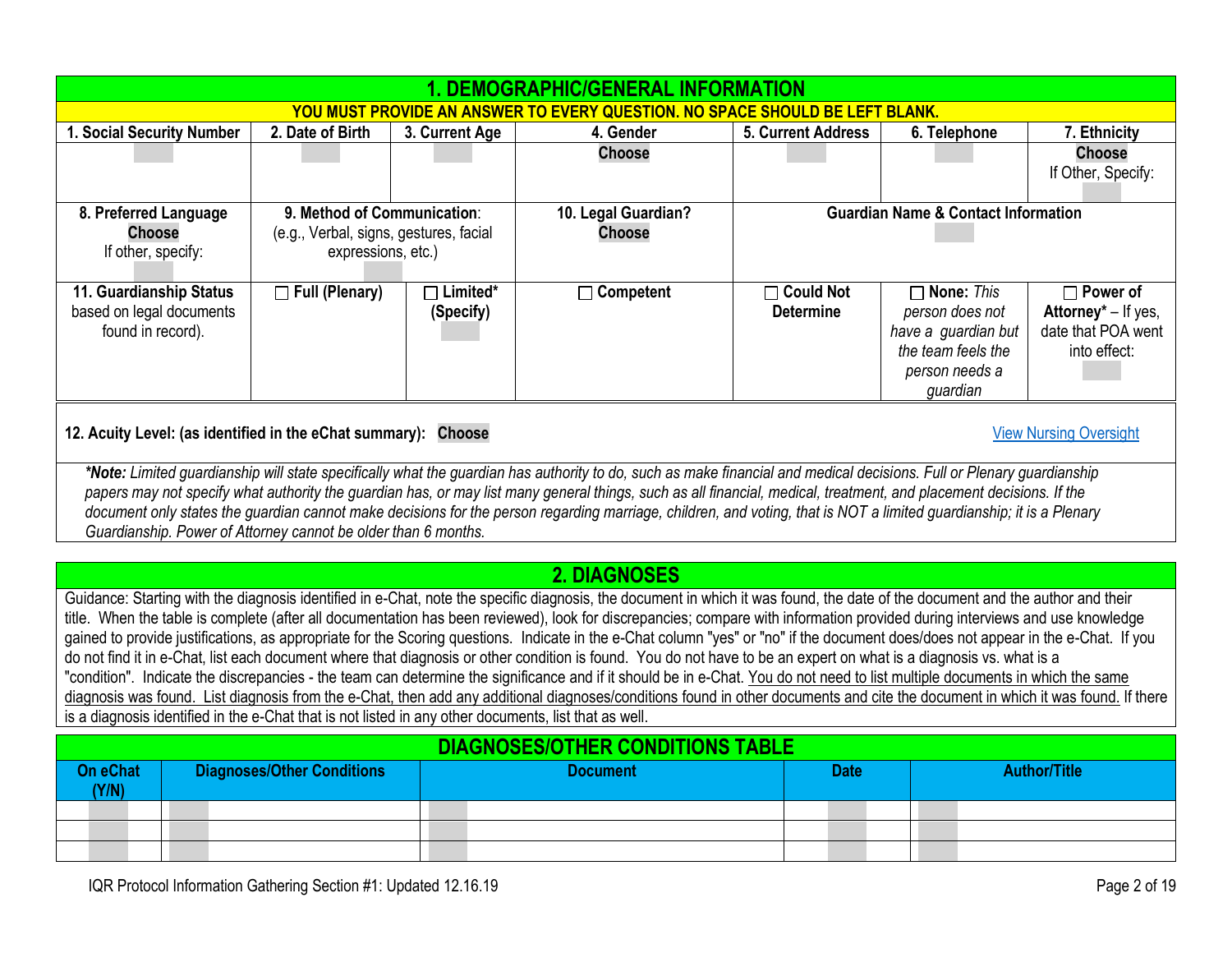|                   | <b>DIAGNOSES/OTHER CONDITIONS TABLE</b> |                 |             |                     |  |  |  |  |  |  |  |  |
|-------------------|-----------------------------------------|-----------------|-------------|---------------------|--|--|--|--|--|--|--|--|
| On eChat<br>(Y/N) | <b>Diagnoses/Other Conditions</b>       | <b>Document</b> | <b>Date</b> | <b>Author/Title</b> |  |  |  |  |  |  |  |  |
|                   |                                         |                 |             |                     |  |  |  |  |  |  |  |  |
|                   |                                         |                 |             |                     |  |  |  |  |  |  |  |  |
|                   |                                         |                 |             |                     |  |  |  |  |  |  |  |  |
|                   |                                         |                 |             |                     |  |  |  |  |  |  |  |  |
|                   |                                         |                 |             |                     |  |  |  |  |  |  |  |  |
|                   |                                         |                 |             |                     |  |  |  |  |  |  |  |  |
|                   |                                         |                 |             |                     |  |  |  |  |  |  |  |  |
|                   |                                         |                 |             |                     |  |  |  |  |  |  |  |  |
|                   |                                         |                 |             |                     |  |  |  |  |  |  |  |  |
|                   |                                         |                 |             |                     |  |  |  |  |  |  |  |  |
|                   |                                         |                 |             |                     |  |  |  |  |  |  |  |  |
|                   |                                         |                 |             |                     |  |  |  |  |  |  |  |  |
|                   |                                         |                 |             |                     |  |  |  |  |  |  |  |  |
|                   |                                         |                 |             |                     |  |  |  |  |  |  |  |  |
|                   |                                         |                 |             |                     |  |  |  |  |  |  |  |  |
|                   |                                         |                 |             |                     |  |  |  |  |  |  |  |  |
|                   |                                         |                 |             |                     |  |  |  |  |  |  |  |  |
|                   |                                         |                 |             |                     |  |  |  |  |  |  |  |  |
|                   |                                         |                 |             |                     |  |  |  |  |  |  |  |  |

<span id="page-2-0"></span>

|                             | <u>3. PROVIDER INFORMATION</u>                                                                                                                                                                                                                                                                                                                                                    |
|-----------------------------|-----------------------------------------------------------------------------------------------------------------------------------------------------------------------------------------------------------------------------------------------------------------------------------------------------------------------------------------------------------------------------------|
| 13. Case Management Agency  |                                                                                                                                                                                                                                                                                                                                                                                   |
| 14. Living Care Agency      |                                                                                                                                                                                                                                                                                                                                                                                   |
| 15. Living Care Arrangement | NOTE DDSD Definitions: If the person lives in their own home with non-paid family but receives personal care/respite services, record<br>that in the "Other Major Provider" information below New service titles for individuals who have converted to the new DD Waiver are<br>indicated in parenthesis.                                                                         |
|                             | $\Box$ Family Living: Services are provided to Participant in a family setting. (Actual family or surrogate foster-type family).                                                                                                                                                                                                                                                  |
|                             | □ Independent Living: (Customized In-Home Supports) More independent environment. Staff support is available when needed and<br>furnished on a planned, periodic schedule. Such intermittent support may occur in a home they share with other family members or non-<br>disabled friends or may occur in their own apartment/home where they live alone or with a peer roommate. |
|                             | □ Supported Living: Services are provided to an individual or in groups of 4 or less. Service is provided 24 hours with the exception of<br>time spent in education/employment setting.                                                                                                                                                                                           |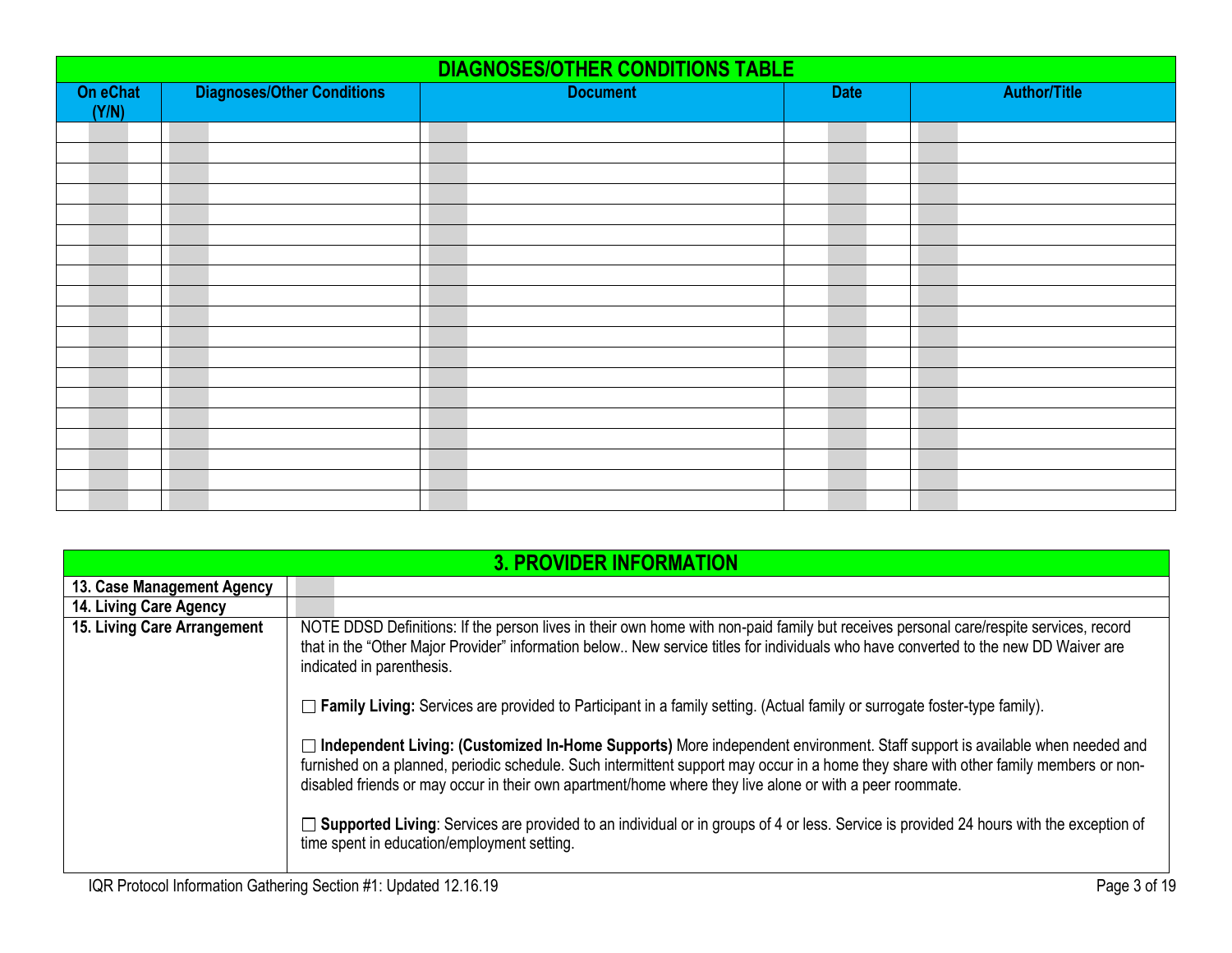|                                                                | <b>3. PROVIDER INFORMATION</b>                                                                                                                                                                                                                                                                                                                                                                                                                                                                                                                                                                                                                                                                     |
|----------------------------------------------------------------|----------------------------------------------------------------------------------------------------------------------------------------------------------------------------------------------------------------------------------------------------------------------------------------------------------------------------------------------------------------------------------------------------------------------------------------------------------------------------------------------------------------------------------------------------------------------------------------------------------------------------------------------------------------------------------------------------|
|                                                                | □ (Intensive Medical Living): Similar to Supported Living, but includes a daily nursing visit and expanded support for highly complex<br>medical needs. This service is based upon a higher reimbursement rate for the extra medical oversight, but does not indicate a certain<br>location. Individuals receiving Intensive Medical Living may have roommates that receive regular Supported Living. This rate is also<br>available short term in certain circumstances such as post-hospital stabilization.                                                                                                                                                                                      |
|                                                                | $\Box$ Other: If a class member is not in a service described above, please check 'other' and describe what type of service the class member<br>is receiving. If Other, please describe:                                                                                                                                                                                                                                                                                                                                                                                                                                                                                                           |
| 16. Number of Residences                                       | Note: This is the number of residences the person has been in the past year, including their current home.                                                                                                                                                                                                                                                                                                                                                                                                                                                                                                                                                                                         |
| 17. Day/Employment Agency                                      | Note: List all as needed                                                                                                                                                                                                                                                                                                                                                                                                                                                                                                                                                                                                                                                                           |
| 18. Type of Day/Employment<br>program (select all that apply): | □ Individual Customized Community Supports: Individual Customized Community Supports are age appropriate and provided on a<br>one- to-one (1:1) basis. Activities listed in the scope of work are delivered in a manner consistent with the individual's ISP and are provided<br>exclusively in the community.                                                                                                                                                                                                                                                                                                                                                                                     |
|                                                                | □ Small Group Customized Community Support: Small Group Customized Community Support is provided in groups of three (3) or<br>less. Activities listed in the scope of work are delivered in a manner consistent with the individual's ISP and are provided exclusively in the<br>community, not in an agency-operated building.                                                                                                                                                                                                                                                                                                                                                                    |
|                                                                | □ Group Customized Community Supports: Within the CCS Group model, there are two (2) categories of service: CCS Group<br>Category 1 and CCS- Group Category 2 Extensive Support. The two categories are based on intensity and nature of individual support<br>needs. Activities listed in the scope of work are delivered in a manner consistent with the individual's ISP and may be provided in an<br>agency-operated building.                                                                                                                                                                                                                                                                 |
|                                                                | □ Community Inclusion Aides: The Community Inclusion Aide provides one-to-one (1:1) personal care services in a community setting<br>for individuals who require assistance with Activities of Daily Living (ADLs) and other health supports as needed and is to be delivered in<br>the community exclusively. This service is provided in conjunction with other CCS services.                                                                                                                                                                                                                                                                                                                    |
|                                                                | □ Individual Intensive Behavioral Customized Community Supports: Individual Intensive Behavioral Customized Community<br>Supports are designed to meet the needs of individuals with extraordinary behavioral needs. Individuals in this group exhibit extraordinary<br>behavioral support needs such as aggressive behavior, property destruction, stealing, self-injury, pica, sexual inappropriateness, frequent<br>emotional outbursts, wandering, and/or substance abuse, that if left unsupported, expose the individual to risk of doing significant harm to<br>themselves or others. Services are provided on a one-to-one basis (1:1) only at times when this level of support is needed. |
|                                                                | □ Job Development: Job Development may include, but is not limited to, activities to assist an individual to plan for, explore and obtain<br>Community Integrated Employment.                                                                                                                                                                                                                                                                                                                                                                                                                                                                                                                      |
|                                                                | □ Job Maintenance: Job Maintenance is intended to be used as the long-term supports once funding through vocational rehabilitation or<br>the educational systems have been utilized. Job Maintenance is provided in a one-to-one ratio.                                                                                                                                                                                                                                                                                                                                                                                                                                                            |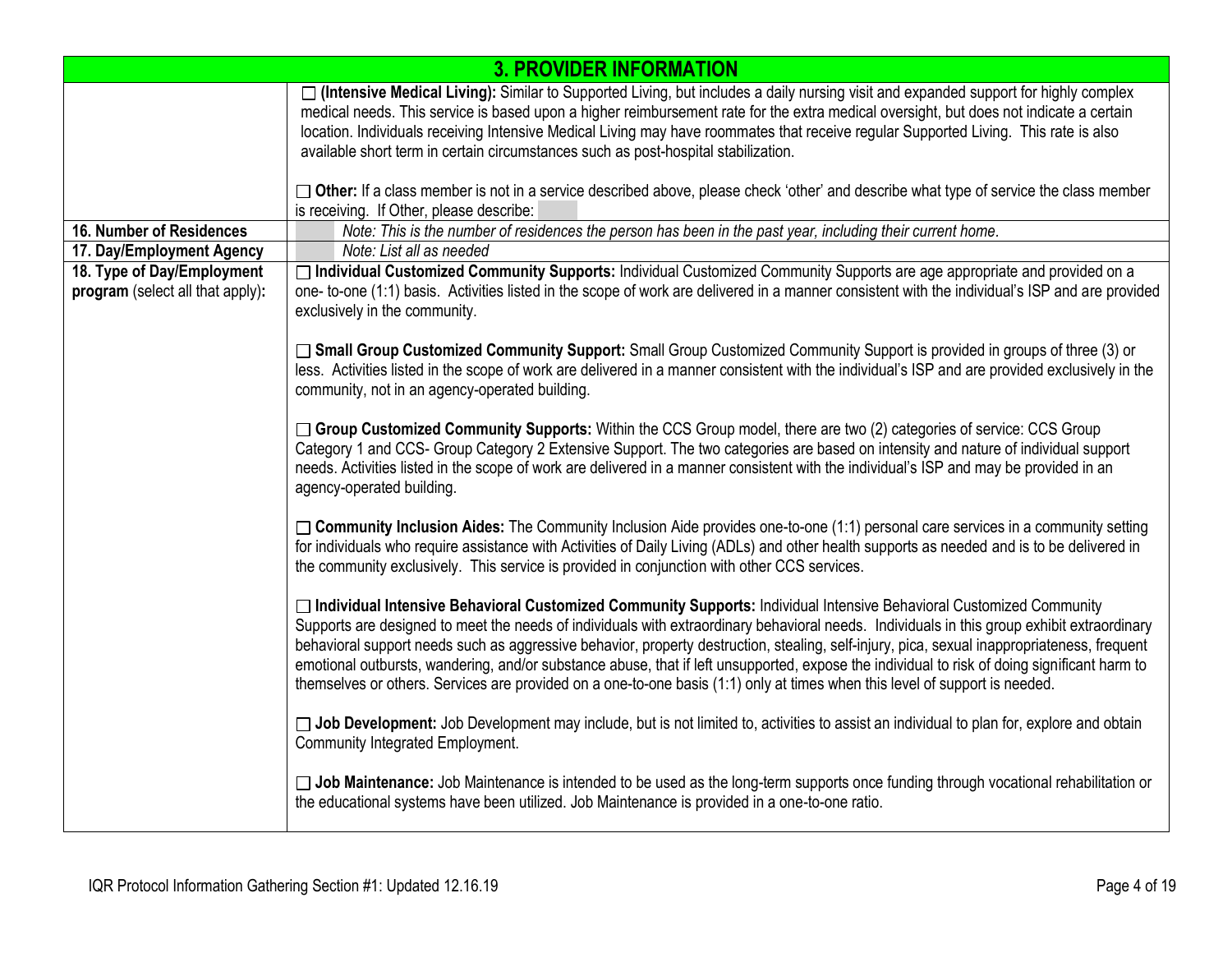|                                | <b>3. PROVIDER INFORMATION</b>                                                                                                                                                                                                                                                                                                                                                                                                                                                                                                                                                                                                                                                                                                                                                                                                                                                                                                                                                                                                                                                                                                                                                                                        |                         |  |  |  |  |  |  |
|--------------------------------|-----------------------------------------------------------------------------------------------------------------------------------------------------------------------------------------------------------------------------------------------------------------------------------------------------------------------------------------------------------------------------------------------------------------------------------------------------------------------------------------------------------------------------------------------------------------------------------------------------------------------------------------------------------------------------------------------------------------------------------------------------------------------------------------------------------------------------------------------------------------------------------------------------------------------------------------------------------------------------------------------------------------------------------------------------------------------------------------------------------------------------------------------------------------------------------------------------------------------|-------------------------|--|--|--|--|--|--|
|                                | $\Box$ Group Community Integrated Employment: In Group Community Integrated Employment as many as six (6) individuals work in an<br>integrated setting with staff supports on site. Regular and daily contact with non-disabled coworkers and/or the public occurs. Within the<br>CIE Group model, there are two (2) categories of service: CIE Group Category 1 and CIE- Group Category 2 Extensive Support. The two<br>categories are based on intensity and nature of individual support needs.<br>$\Box$ Group Community Integrated Employment – Intensive: In Group Community Integrated Employment – Intensive as many as four (4)<br>individuals work in an integrated setting with staff supports on site. Regular and daily contact with non-disabled coworkers and/or the public<br>occurs.<br>□ Self-Employment: When an individual elects to start his/her own business, the Community Integrated Employment Provider supports<br>the individual by assisting with the development of a business plan, conducting a market analysis for the product or service and<br>establishing the infrastructure to support a successful business. Self-employment does not preclude employment in the other models. |                         |  |  |  |  |  |  |
|                                |                                                                                                                                                                                                                                                                                                                                                                                                                                                                                                                                                                                                                                                                                                                                                                                                                                                                                                                                                                                                                                                                                                                                                                                                                       |                         |  |  |  |  |  |  |
|                                |                                                                                                                                                                                                                                                                                                                                                                                                                                                                                                                                                                                                                                                                                                                                                                                                                                                                                                                                                                                                                                                                                                                                                                                                                       |                         |  |  |  |  |  |  |
|                                | $\Box$ Job Aide: The Job Aide provides one-to-one (1:1) personal care services in an individual integrated employment setting for individuals<br>who requires assistance with Activities of Daily Living (ADLs) during work hours in order to maintain successful employment as job<br>coaching is reduced. This service is provided in conjunction with other CIE services.                                                                                                                                                                                                                                                                                                                                                                                                                                                                                                                                                                                                                                                                                                                                                                                                                                          |                         |  |  |  |  |  |  |
|                                | $\Box$ Intensive Community Integrated Employment (ICIE): ICIE is designed to provide services for individuals who are working in a<br>community integrated employment setting and require more than 40 hours of staff supports per month in order to maintain their<br>employment.                                                                                                                                                                                                                                                                                                                                                                                                                                                                                                                                                                                                                                                                                                                                                                                                                                                                                                                                    |                         |  |  |  |  |  |  |
|                                | $\Box$ Other: If a class member is not in a service described above, please check 'other' and describe what type of service the class member<br>is receiving. If Other, please describe:                                                                                                                                                                                                                                                                                                                                                                                                                                                                                                                                                                                                                                                                                                                                                                                                                                                                                                                                                                                                                              |                         |  |  |  |  |  |  |
| 19. Other Providers: (e.g.,    | <b>Agency and Name of Provider</b>                                                                                                                                                                                                                                                                                                                                                                                                                                                                                                                                                                                                                                                                                                                                                                                                                                                                                                                                                                                                                                                                                                                                                                                    | <b>Service Provided</b> |  |  |  |  |  |  |
| Behavior Support, OT, PT, SLP, |                                                                                                                                                                                                                                                                                                                                                                                                                                                                                                                                                                                                                                                                                                                                                                                                                                                                                                                                                                                                                                                                                                                                                                                                                       |                         |  |  |  |  |  |  |
| Adult Nursing, etc.)           |                                                                                                                                                                                                                                                                                                                                                                                                                                                                                                                                                                                                                                                                                                                                                                                                                                                                                                                                                                                                                                                                                                                                                                                                                       |                         |  |  |  |  |  |  |
|                                |                                                                                                                                                                                                                                                                                                                                                                                                                                                                                                                                                                                                                                                                                                                                                                                                                                                                                                                                                                                                                                                                                                                                                                                                                       |                         |  |  |  |  |  |  |
|                                |                                                                                                                                                                                                                                                                                                                                                                                                                                                                                                                                                                                                                                                                                                                                                                                                                                                                                                                                                                                                                                                                                                                                                                                                                       |                         |  |  |  |  |  |  |

### **Before Proceeding Please Ensure That You Have Answered All of Questions 1-19**

#### **Documentation of Relevant Information**

The following pages are provided for the Reviewer to record information found in the file that is relevant to the Summary Questions to be answered at the end of the protocol. The Reviewer should be very familiar with the specific questions in the Summary Questions Section prior to reviewing the primary record/case management file. To assist the Reviewer in recording and finding information needed to complete the Summary Questions Section, the following pages have been formatted by subject area with a brief guide to the information to be recorded in each section.

This space is "working paper" for the Reviewer. Information recorded here will be used as evidence to support determinations made in the Summary Questions Section of the

IQR Protocol Information Gathering Section #1: Updated 12.16.19 Page 5 of 19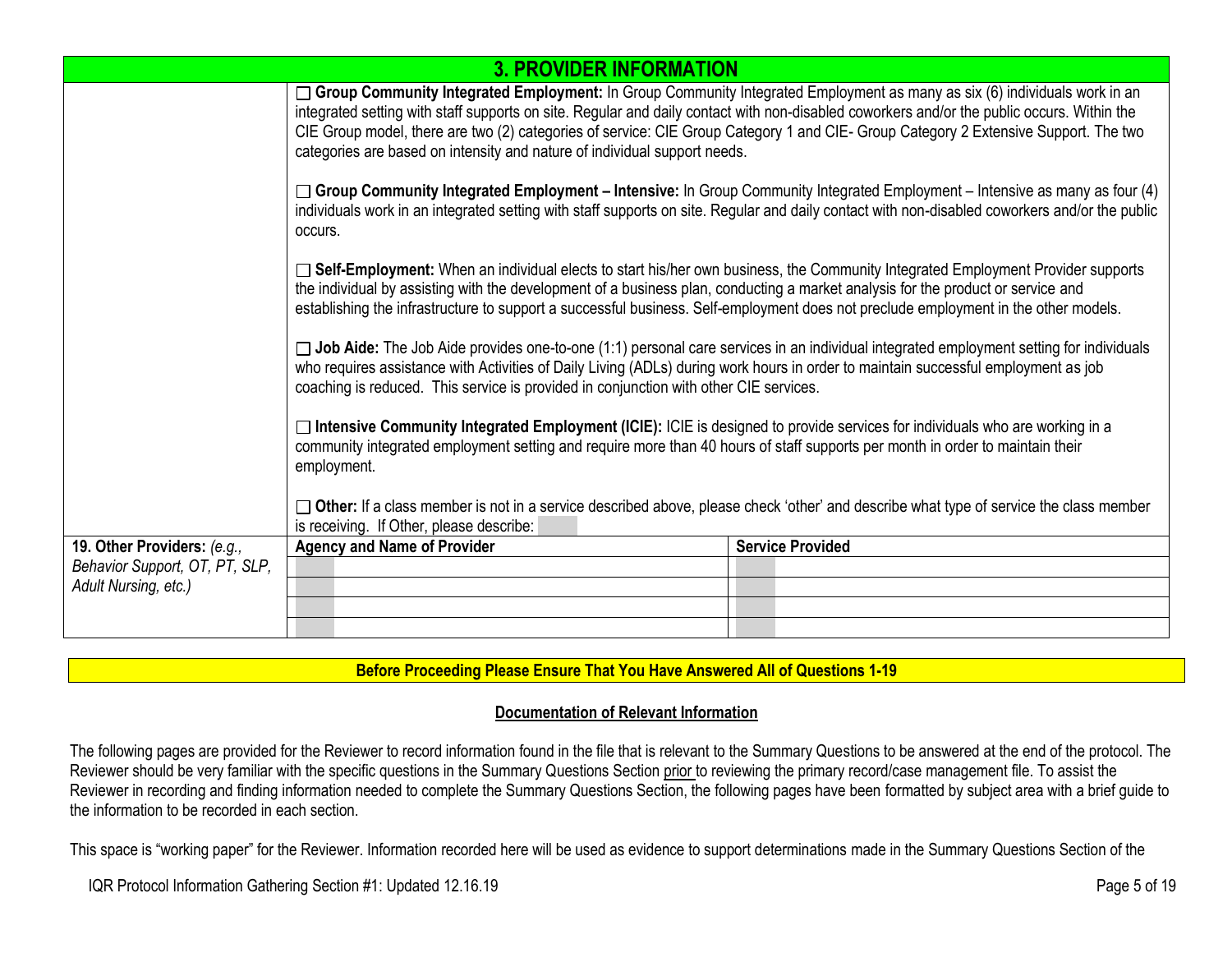protocol. Record the date and source of any information recorded on these pages. The Reviewer may summarize or paraphrase the information found in the record or may record the information verbatim.

### <span id="page-5-0"></span>**4. ASSESSMENTS**

Notes on Assessments: Copies of all current assessments should have been provided with the initial packet of information. If not, they must be requested and, if possible, obtained by the Reviewer. Use this space to record information about assessments indicated as needed but not found, efforts to obtain any missing assessments, and any pertinent information found in the case manager's notes about theassessments. Consider the following types of assessments: history and physical; dental; psychological; behavioral; psychiatric; physical therapy; occupational therapy; living care/residential; vision; hearing; speech language pathology; day/community; employment; Person Centered Assessment *(for persons in in the DDSD Pilot effective 11.1.19 see ISP*  Addendum D); other: i.e., neurological; self-administration of medications; nutritional; Emergency/Urgent Care visits; all Doctor's visits; Hospital Admissions; Out of Home Placements; and Hospice Assessments.

#### **Note assessments completed in the past year:**

These assessments are required annually: History & Physical Exam—required for everyone; e-CHAT—required for everyone; Medication Administration Assessment Tool (MAAT) and Aspiration Risk Screening Tool (ARM) are required annually for everyone, Comprehensive Individual Assessment (CIA)—required for everyone.

NOTE: Jackson class members may have a Mealtime Plan, but only if they are low risk for aspiration and they have special dietary/eating needs unrelated to aspiration risk, such as chopped soft for an individual with several missing teeth. If they have additional factor(s) - in addition to aspiration risk - everything should be incorporated into the CARMP and there should not be a separate MTP.

Assessment requirements should be identified in the ISP: Positive Behavior Supports Assessment; Occupational Therapy (OT) Assessment; Physical Therapy (PT) Assessment; Speech Therapy (SLP) Assessment; Vision Exam; Dental Exam; Neurological Exam; Psychiatric Exam; employment/Person Centered Assessment; Aspiration Screens; TEASC, SAFE clinic, and other clinic exams/assessments.

#### **Elements to look for in Annual Physicals**

- Medical History including comments regarding changes since the last exam;
- Review of Systems (Doctor reviews all body systems plus anything that the program will call to the Physician's attention)
- Review of Medication;
- Physical Exam of the person;
- Impressions/Plan: identification of what is needed which may include blood work/labs; additional specialty tests, medication change, etc.; and
- Signature and title of individual completing the Physical

#### **Therapy/BSC/Nutrition Assessments should identify:**

- 1. The person's current developmental strengths, preferences, skills and abilities;
- 2. The person's learning style and support needs in order for the person to be successful;
- 3. The person's presenting problems, challenges and disabilities;
- 4. Projected outcomes/goals that the author will do or wants done next ;
- 5. If this is not the initial assessment, progress from baseline or one point in time to another should be noted.
- 6. Recommendations for remediation of identified challenges;
- 7. Recommendations for skill development and/or maintenance of abilities to prevent decline; and
- 8. Date and author's signature.

<span id="page-5-1"></span>

|                                                 | <b>ASSESSMENTS TABLE</b><br><b>Link to Nursing Oversight</b> |                  |                               |                                        |                                               |                                                                                           |  |  |  |  |  |  |
|-------------------------------------------------|--------------------------------------------------------------|------------------|-------------------------------|----------------------------------------|-----------------------------------------------|-------------------------------------------------------------------------------------------|--|--|--|--|--|--|
| Date of<br><b>Previous</b><br><b>Assessment</b> | Date of<br>Current<br><b>Assessment</b>                      | <b>Specialty</b> | <b>Author, Title</b>          | Information/<br><b>Recommendations</b> | <b>Evidence that Recs were</b><br>followed up | <b>Comments &amp;</b><br><b>Justifications Regarding</b><br><b>Adequacy of Assessment</b> |  |  |  |  |  |  |
| e.g. 8/16/16                                    | e.g. 8/18/17                                                 | e.g. Podiatry    | e.g. Dr. Scholl's, Podiatrist | e.g. Obtain new lifts                  | e.g. Lifts obtained on 10/4/17                |                                                                                           |  |  |  |  |  |  |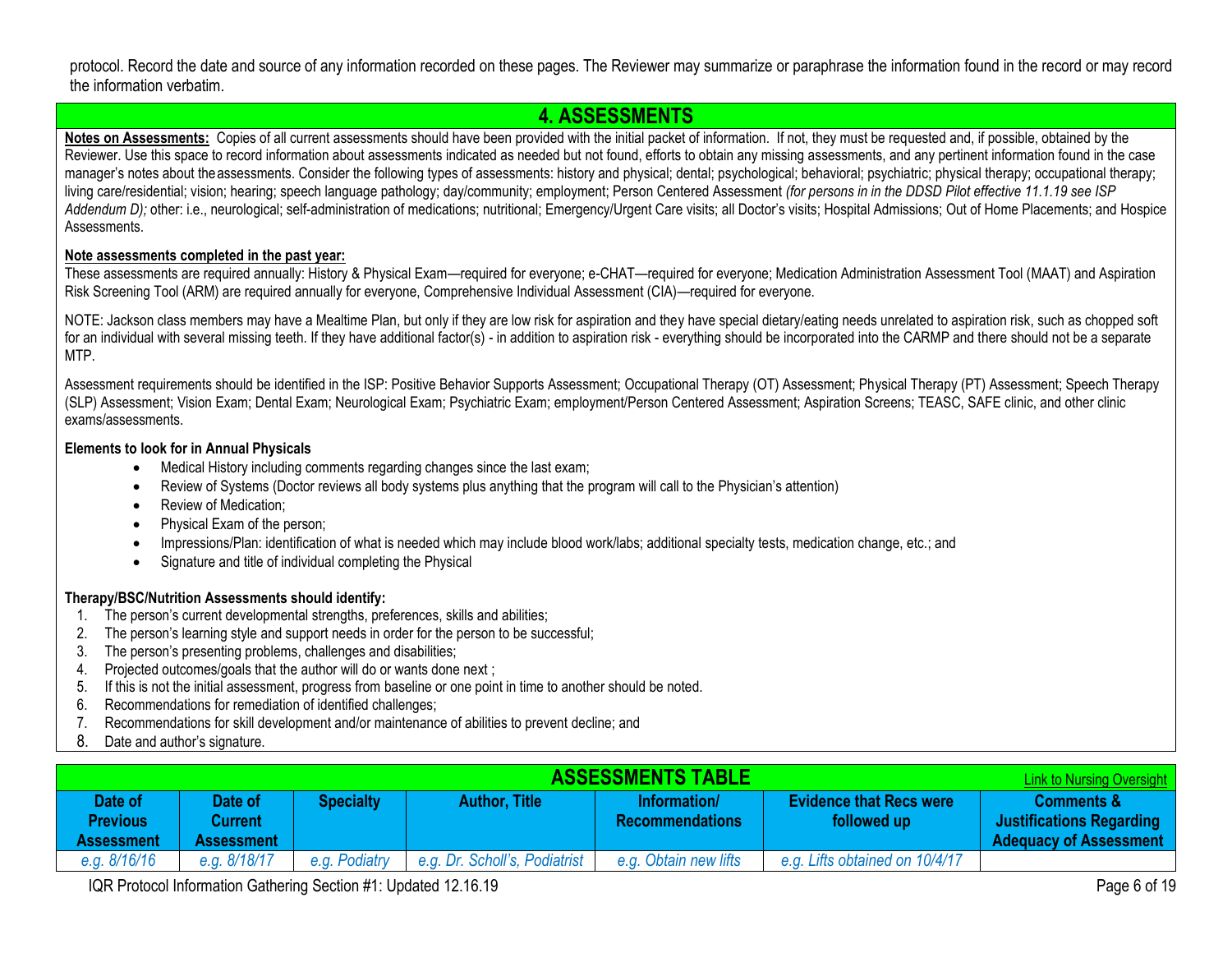| <b>ASSESSMENTS TABLE</b><br><b>Link to Nursing Oversight</b> |                                                                                                                                                                                                                                                                            |                  |                                                                                                 |                                        |                                                                                                                                                                                       |                                                                                           |  |  |  |  |
|--------------------------------------------------------------|----------------------------------------------------------------------------------------------------------------------------------------------------------------------------------------------------------------------------------------------------------------------------|------------------|-------------------------------------------------------------------------------------------------|----------------------------------------|---------------------------------------------------------------------------------------------------------------------------------------------------------------------------------------|-------------------------------------------------------------------------------------------|--|--|--|--|
| Date of<br><b>Previous</b><br><b>Assessment</b>              | Date of<br><b>Current</b><br><b>Assessment</b>                                                                                                                                                                                                                             | <b>Specialty</b> | <b>Author, Title</b>                                                                            | Information/<br><b>Recommendations</b> | <b>Evidence that Recs were</b><br>followed up                                                                                                                                         | <b>Comments &amp;</b><br><b>Justifications Regarding</b><br><b>Adequacy of Assessment</b> |  |  |  |  |
|                                                              |                                                                                                                                                                                                                                                                            |                  |                                                                                                 |                                        |                                                                                                                                                                                       |                                                                                           |  |  |  |  |
|                                                              |                                                                                                                                                                                                                                                                            |                  |                                                                                                 |                                        |                                                                                                                                                                                       |                                                                                           |  |  |  |  |
|                                                              |                                                                                                                                                                                                                                                                            |                  |                                                                                                 |                                        |                                                                                                                                                                                       |                                                                                           |  |  |  |  |
|                                                              |                                                                                                                                                                                                                                                                            |                  |                                                                                                 |                                        |                                                                                                                                                                                       |                                                                                           |  |  |  |  |
|                                                              |                                                                                                                                                                                                                                                                            |                  |                                                                                                 |                                        |                                                                                                                                                                                       |                                                                                           |  |  |  |  |
|                                                              |                                                                                                                                                                                                                                                                            |                  |                                                                                                 |                                        |                                                                                                                                                                                       |                                                                                           |  |  |  |  |
|                                                              |                                                                                                                                                                                                                                                                            |                  |                                                                                                 |                                        |                                                                                                                                                                                       |                                                                                           |  |  |  |  |
|                                                              |                                                                                                                                                                                                                                                                            |                  |                                                                                                 |                                        |                                                                                                                                                                                       |                                                                                           |  |  |  |  |
|                                                              |                                                                                                                                                                                                                                                                            |                  |                                                                                                 |                                        |                                                                                                                                                                                       |                                                                                           |  |  |  |  |
|                                                              |                                                                                                                                                                                                                                                                            |                  |                                                                                                 |                                        |                                                                                                                                                                                       |                                                                                           |  |  |  |  |
|                                                              |                                                                                                                                                                                                                                                                            |                  |                                                                                                 |                                        |                                                                                                                                                                                       |                                                                                           |  |  |  |  |
|                                                              |                                                                                                                                                                                                                                                                            |                  |                                                                                                 |                                        |                                                                                                                                                                                       |                                                                                           |  |  |  |  |
|                                                              |                                                                                                                                                                                                                                                                            |                  |                                                                                                 |                                        |                                                                                                                                                                                       |                                                                                           |  |  |  |  |
|                                                              |                                                                                                                                                                                                                                                                            |                  |                                                                                                 |                                        |                                                                                                                                                                                       |                                                                                           |  |  |  |  |
|                                                              |                                                                                                                                                                                                                                                                            |                  |                                                                                                 |                                        |                                                                                                                                                                                       |                                                                                           |  |  |  |  |
|                                                              |                                                                                                                                                                                                                                                                            |                  |                                                                                                 |                                        |                                                                                                                                                                                       |                                                                                           |  |  |  |  |
|                                                              |                                                                                                                                                                                                                                                                            |                  |                                                                                                 |                                        |                                                                                                                                                                                       |                                                                                           |  |  |  |  |
|                                                              |                                                                                                                                                                                                                                                                            |                  |                                                                                                 |                                        |                                                                                                                                                                                       |                                                                                           |  |  |  |  |
|                                                              | 20. Does this person currently take medications? Choose                                                                                                                                                                                                                    |                  |                                                                                                 |                                        |                                                                                                                                                                                       |                                                                                           |  |  |  |  |
|                                                              | can be checked at the person's home                                                                                                                                                                                                                                        |                  |                                                                                                 |                                        | Note: A list of current medications is to be recorded in Residential Services Provider Interview. Be sure that all current medications are listed prior to the on-site review so they |                                                                                           |  |  |  |  |
|                                                              |                                                                                                                                                                                                                                                                            |                  | For questions 21-23, the Reviewer is asked to rate each item as follows:                        |                                        |                                                                                                                                                                                       |                                                                                           |  |  |  |  |
|                                                              | A rating of " $0$ " = No Compliance                                                                                                                                                                                                                                        |                  |                                                                                                 |                                        |                                                                                                                                                                                       |                                                                                           |  |  |  |  |
|                                                              | A rating of "2" = Many Indicators Met, but not all                                                                                                                                                                                                                         |                  | A rating of "1" = Needs Improvement; few of the indicators are met, many are inconsistently met |                                        |                                                                                                                                                                                       |                                                                                           |  |  |  |  |
|                                                              | A rating of "3" = Full Compliance                                                                                                                                                                                                                                          |                  |                                                                                                 |                                        |                                                                                                                                                                                       |                                                                                           |  |  |  |  |
|                                                              |                                                                                                                                                                                                                                                                            |                  |                                                                                                 |                                        |                                                                                                                                                                                       |                                                                                           |  |  |  |  |
|                                                              | A rating of "NA" = Not Applicable, and represents an item that does not apply to the individual being reviewed<br>21. If Participant is on a neuroleptic medication, is there evidence of involuntary movement screening (AIMS or similar) and follow-up?<br><b>Choose</b> |                  |                                                                                                 |                                        |                                                                                                                                                                                       |                                                                                           |  |  |  |  |
|                                                              | <b>Notes/Justifications:</b>                                                                                                                                                                                                                                               |                  |                                                                                                 |                                        |                                                                                                                                                                                       |                                                                                           |  |  |  |  |
|                                                              | 22. If needed, is there evidence of ongoing tracking of seizures?                                                                                                                                                                                                          |                  |                                                                                                 |                                        |                                                                                                                                                                                       | <b>Choose</b>                                                                             |  |  |  |  |
| Notes/Justifications:                                        |                                                                                                                                                                                                                                                                            |                  |                                                                                                 |                                        |                                                                                                                                                                                       |                                                                                           |  |  |  |  |
|                                                              | 23. If needed, is there evidence of required blood work?                                                                                                                                                                                                                   |                  |                                                                                                 |                                        |                                                                                                                                                                                       | <b>Choose</b>                                                                             |  |  |  |  |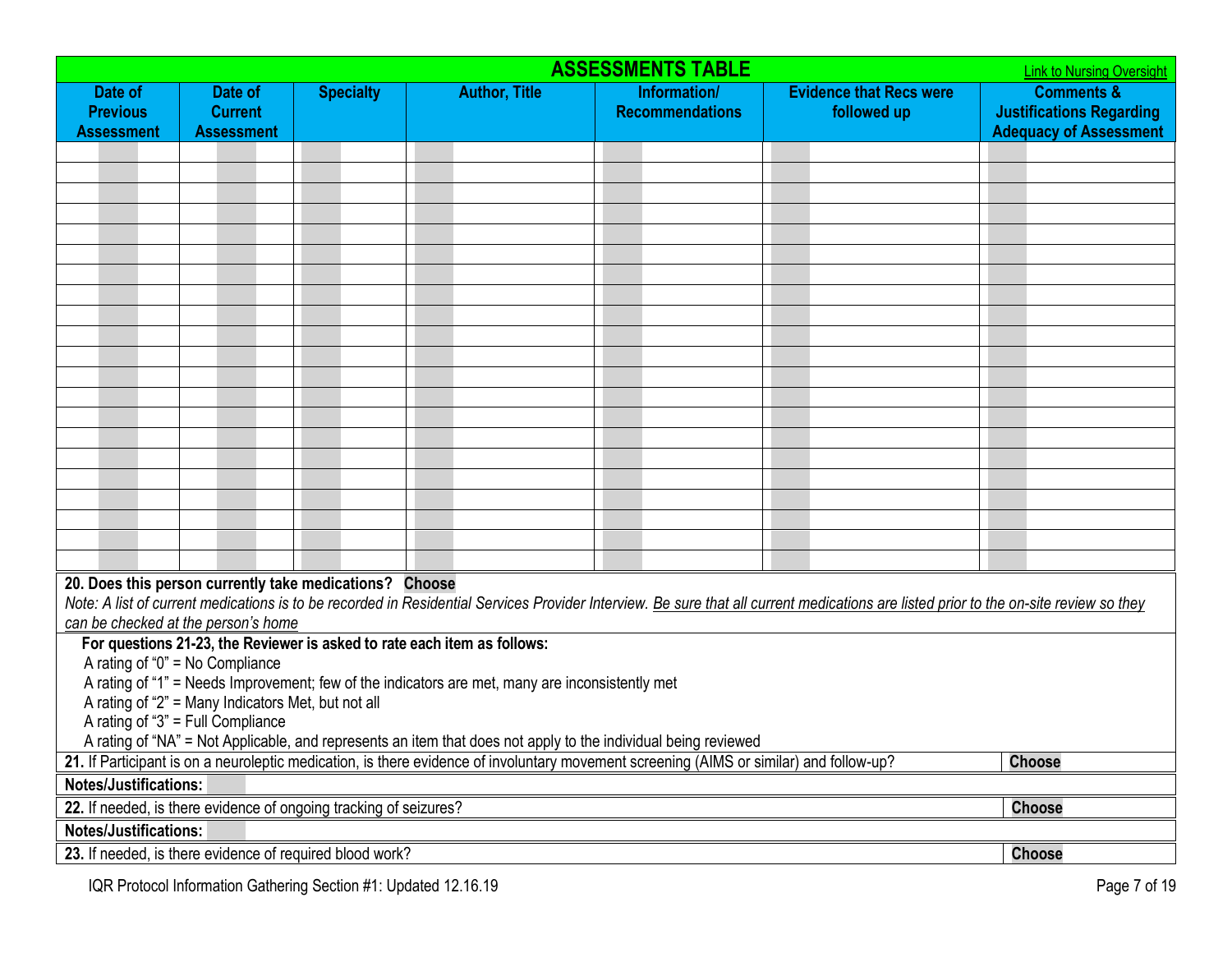# <span id="page-7-0"></span>**5. PROGRESS/REGRESSION**

**Notes on Progress/Regression Information.** Record information related to the person's progress/growth. This may include information (Supported Living reports Community Access reports, etc.) generated by service providers and/or ancillary providers that were found in the person's record. Use this space to make notes about the type (e.g., data only, data and written summaries) of information found specific to outcomes on the ISP. Include information about growth/progress that may not be specific to outcomes in the ISP. If you find problems such that you will score either a "0", "1" or "2", note those details.

**ALSO:** List provider reports for the past year which may include but not be limited to: Residential semi-annual progress reports; Day/Employment semi-annual progress reports; BSC semi-annual reports; OT semi-annual reports; PT semi-annual reports; SLP semi-annual reports; Nutritional reports; Psychiatric visit reports/notes. NOTE: Nursing reports/assessments information should be in table #10.

In the 5<sup>th</sup> column, provide information to answer the question: Does the progress report provide evidence that measurable progress has been achieved, or if the objective is to prevent decline, has functional status been maintained since the previous report? List specific measurable progress or regression, plans to address the need to maintain functional skills, regression, and Outcomes achieved Use exact quotes from reports when possible.

In the last column, consider if there is there documentation of action to address lack of progress or attainment of objectives (e.g. revision of plans or objectives, establishing new objectives, etc.) Compare therapy progress reports to daily notes and data provided for the review. Is the person's progress/performance reflected in therapy reports consistent with the person's performance as indicated in the daily notes and data? Does Data Verify Information in Progress Report? You can also note Comments & Justifications here.

| <b>PROGRESS/REGRESSION TABLE</b> |                           |  |                                                 |                         |  |                                                         |  |                            |                                                             |  |  |
|----------------------------------|---------------------------|--|-------------------------------------------------|-------------------------|--|---------------------------------------------------------|--|----------------------------|-------------------------------------------------------------|--|--|
| Date of<br><b>Report</b>         | Date Report<br><b>Due</b> |  | <b>Title of Report</b><br>(e.g. PT Semi-Annual) | Author,<br><b>Title</b> |  | <b>Related to what ISP</b><br>(date) and Outcome (list) |  | <b>Progress/Regression</b> | <b>Documentation/Data</b><br><b>Verification in Report?</b> |  |  |
|                                  |                           |  |                                                 |                         |  |                                                         |  |                            |                                                             |  |  |
|                                  |                           |  |                                                 |                         |  |                                                         |  |                            |                                                             |  |  |
|                                  |                           |  |                                                 |                         |  |                                                         |  |                            |                                                             |  |  |
|                                  |                           |  |                                                 |                         |  |                                                         |  |                            |                                                             |  |  |
|                                  |                           |  |                                                 |                         |  |                                                         |  |                            |                                                             |  |  |
|                                  |                           |  |                                                 |                         |  |                                                         |  |                            |                                                             |  |  |
|                                  |                           |  |                                                 |                         |  |                                                         |  |                            |                                                             |  |  |
|                                  |                           |  |                                                 |                         |  |                                                         |  |                            |                                                             |  |  |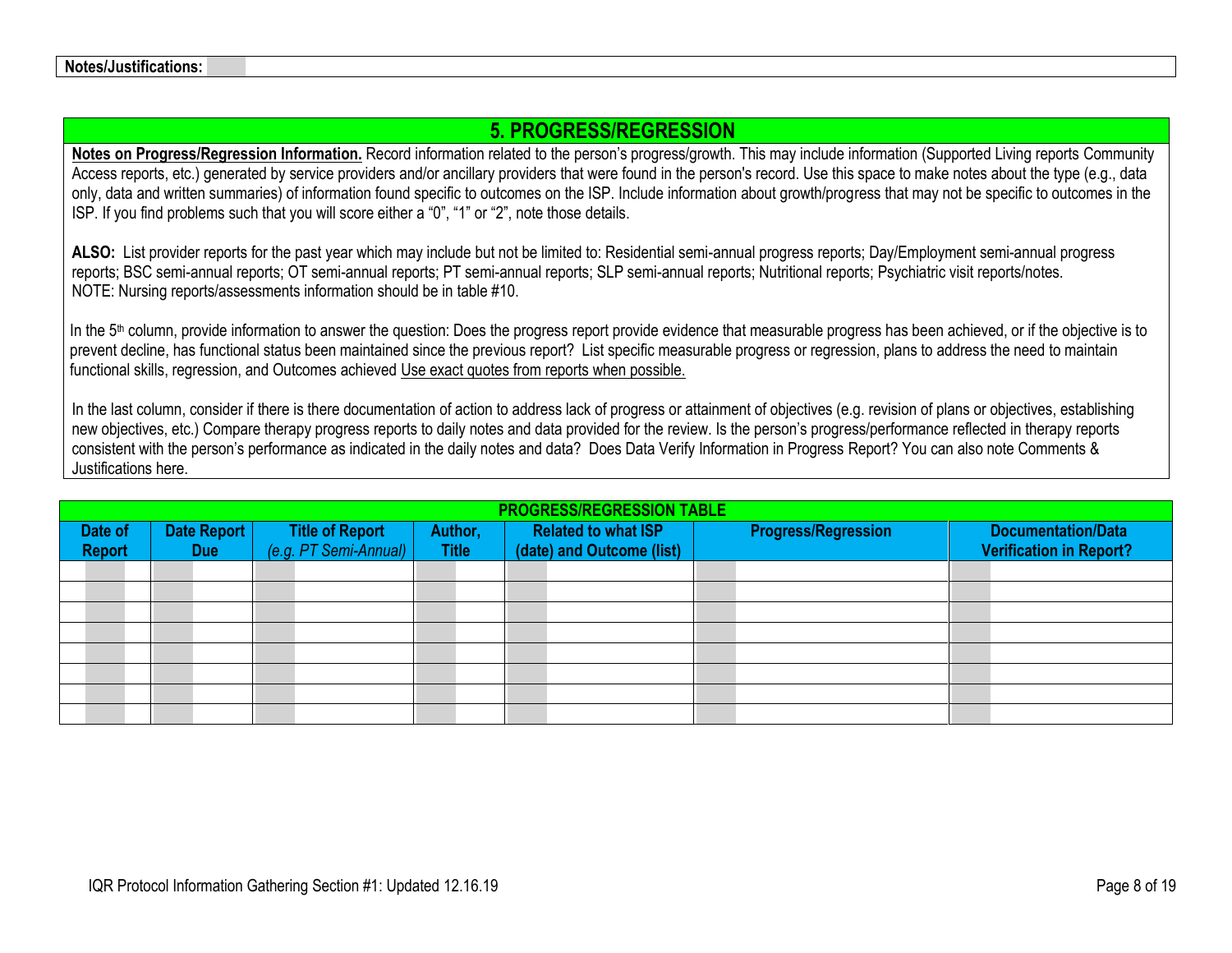| <b>6. THERAPY/BSC/NUTRITION WDSI REVIEW</b>                                                                       |               |                   |  |  |                  |                  |                        |  |                     |  |                                |  |
|-------------------------------------------------------------------------------------------------------------------|---------------|-------------------|--|--|------------------|------------------|------------------------|--|---------------------|--|--------------------------------|--|
| Guidance: Prior to the interview, reviewers must read the complete file. The following table should be completed. |               |                   |  |  |                  |                  |                        |  |                     |  |                                |  |
| <b>All Documents are to</b>                                                                                       | Date of the   | <b>WDSIs due?</b> |  |  | Are the WDSI/    |                  | Are WDSIs written      |  |                     |  | <b>Comments/Justifications</b> |  |
| be reviewed in                                                                                                    | <b>WDSIs?</b> |                   |  |  | plans related to |                  | clearly so that anyone |  |                     |  |                                |  |
| advance of                                                                                                        |               |                   |  |  |                  | the current ISP? |                        |  | can implement them? |  |                                |  |
| Interviews.                                                                                                       |               |                   |  |  |                  |                  |                        |  |                     |  |                                |  |
| <b>PT</b>                                                                                                         |               |                   |  |  |                  |                  |                        |  |                     |  |                                |  |
| <b>OT</b>                                                                                                         |               |                   |  |  |                  |                  |                        |  |                     |  |                                |  |
| <b>SLP</b>                                                                                                        |               |                   |  |  |                  |                  |                        |  |                     |  |                                |  |
| <b>BSC</b>                                                                                                        |               |                   |  |  |                  |                  |                        |  |                     |  |                                |  |
| <b>Nutrition</b>                                                                                                  |               |                   |  |  |                  |                  |                        |  |                     |  |                                |  |

### <span id="page-8-1"></span><span id="page-8-0"></span>**7. TEAM MEETINGS**

**Notes on Team Process.** Record information found on the frequency of IDT meetings; topics discussed during any IDT meetings; any communication among the IDT members outside of formal meetings including the "topic" of any communication; information about unusual incidents and any IDT follow-up; or any information pertinent to how the team is functioning for this Participant.

Note: The IDT shall consist of: person served, case manager, guardian (if applicable), direct service staff from each provider agency and ancillary service providers (if applicable) such as therapists, nurses, vocational specialists, behavioral support consultant, etc. The team may also include a friend advocate, physician, psychiatrist, psychologist, family member and/or legal representative. Participation of ancillary service providers does not require the provider's physical presence at the IDT meeting. Their participation can be accomplished through the submission of assessments/progress reports, through conference call, or through meeting with another team member prior to the meeting to discuss issues/concerns/recommendations. This is also true for nurses in cases where urgent health needs of another individual prohibited their attending in person.

*List all IDT meetings held in the past year, including Annual ISP meetings and all interim IDT meetings held to review and/or revise the ISP.* If other relevant meetings have been held such as special meetings based on changes in personal circumstances (e.g., health, IR's, out of home placement, death in the family) you should note them here as well.

| <b>TEAM MEETINGS TABLE</b> |                                    |                                          |                                                                                        |  |  |  |  |  |  |  |
|----------------------------|------------------------------------|------------------------------------------|----------------------------------------------------------------------------------------|--|--|--|--|--|--|--|
| Date of<br><b>Meeting</b>  | <b>Type of Meeting or Incident</b> | <b>Follow up Required or Agreed Upon</b> | <b>Evidence &amp; Justifications that Follow Up was</b><br>done or not? Cite source(s) |  |  |  |  |  |  |  |
|                            |                                    |                                          |                                                                                        |  |  |  |  |  |  |  |
|                            |                                    |                                          |                                                                                        |  |  |  |  |  |  |  |
|                            |                                    |                                          |                                                                                        |  |  |  |  |  |  |  |
|                            |                                    |                                          |                                                                                        |  |  |  |  |  |  |  |
|                            |                                    |                                          |                                                                                        |  |  |  |  |  |  |  |
|                            |                                    |                                          |                                                                                        |  |  |  |  |  |  |  |
|                            |                                    |                                          |                                                                                        |  |  |  |  |  |  |  |
|                            |                                    |                                          |                                                                                        |  |  |  |  |  |  |  |
|                            |                                    |                                          |                                                                                        |  |  |  |  |  |  |  |
|                            |                                    |                                          |                                                                                        |  |  |  |  |  |  |  |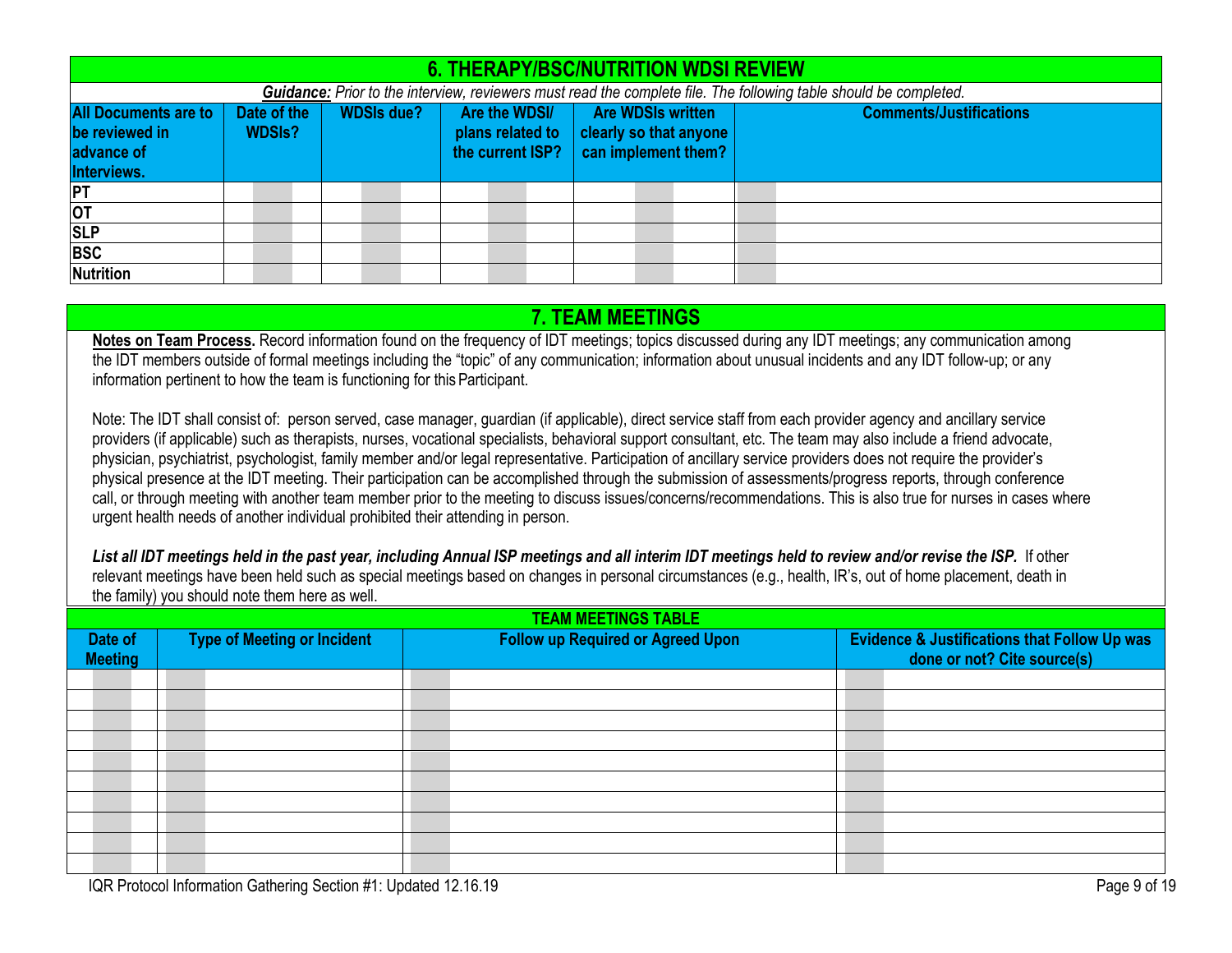|                           | <b>TEAM MEETINGS TABLE</b>  |  |                                          |  |  |                                                                                        |  |  |  |  |  |  |  |
|---------------------------|-----------------------------|--|------------------------------------------|--|--|----------------------------------------------------------------------------------------|--|--|--|--|--|--|--|
| Date of<br><b>Meeting</b> | Type of Meeting or Incident |  | <b>Follow up Required or Agreed Upon</b> |  |  | <b>Evidence &amp; Justifications that Follow Up was</b><br>done or not? Cite source(s) |  |  |  |  |  |  |  |
|                           |                             |  |                                          |  |  |                                                                                        |  |  |  |  |  |  |  |
|                           |                             |  |                                          |  |  |                                                                                        |  |  |  |  |  |  |  |
|                           |                             |  |                                          |  |  |                                                                                        |  |  |  |  |  |  |  |
|                           |                             |  |                                          |  |  |                                                                                        |  |  |  |  |  |  |  |
|                           |                             |  |                                          |  |  |                                                                                        |  |  |  |  |  |  |  |

# <span id="page-9-0"></span>**8. CASE MANAGEMENT MONITORING**

**Notes on Monitoring and Coordination of Services by Case Manager.** Record information on case manager contact with the person; the frequency and outcome of case manager visits and telephone calls to the person's home and day program/work site; case manager contacts with ancillary providers; information about the outcomes and/or recommendations of physician/dental visits; case manager efforts to locate and secure needed services.

Note: Case Managers are to see class members at least 2 times per month. Note contact with other team members. Look for patterns… when the Case Manager visits is the person always in bed? Is there progress on Outcomes/Action Plans? Does the Case Manager always visit at the same time and same place (their visits are to be at different times and in multiple places)? IDT meetings do count as a face-to-face meeting for that month. IDT meetings can only be replaced as a "face-to-face visit" one time per quarter.

If you find problems, e.g., inadequate number of contacts, inadequate follow up, inadequate attention to issues when visiting, etc.; please note those details. **ALSO:** Note home visits and site visits as well as contacts with providers, the individual, the guardian, and others such as the individual's healthcare providers, follow-ups for appointments and exams, etc. within the past year. Note: If you see exemplary intervention please note in Individual Summary and Good News Section of the Findings and Recommendations.

### **CASE MANAGEMENT MONITORING TABLE**

| <b>Contact Date &amp;</b><br><b>Time of Day</b> |  | <b>Type</b><br>(e-mail, site visit, etc.) | <b>Relevant Content/Issue</b> |  | <b>Comments/Things to follow up on</b><br>& Justifications |  | <b>Source Documents</b><br>(Evidence verifying your findings) |  |
|-------------------------------------------------|--|-------------------------------------------|-------------------------------|--|------------------------------------------------------------|--|---------------------------------------------------------------|--|
|                                                 |  |                                           |                               |  |                                                            |  |                                                               |  |
|                                                 |  |                                           |                               |  |                                                            |  |                                                               |  |
|                                                 |  |                                           |                               |  |                                                            |  |                                                               |  |
|                                                 |  |                                           |                               |  |                                                            |  |                                                               |  |
|                                                 |  |                                           |                               |  |                                                            |  |                                                               |  |
|                                                 |  |                                           |                               |  |                                                            |  |                                                               |  |
|                                                 |  |                                           |                               |  |                                                            |  |                                                               |  |
|                                                 |  |                                           |                               |  |                                                            |  |                                                               |  |
|                                                 |  |                                           |                               |  |                                                            |  |                                                               |  |
|                                                 |  |                                           |                               |  |                                                            |  |                                                               |  |
|                                                 |  |                                           |                               |  |                                                            |  |                                                               |  |
|                                                 |  |                                           |                               |  |                                                            |  |                                                               |  |
|                                                 |  |                                           |                               |  |                                                            |  |                                                               |  |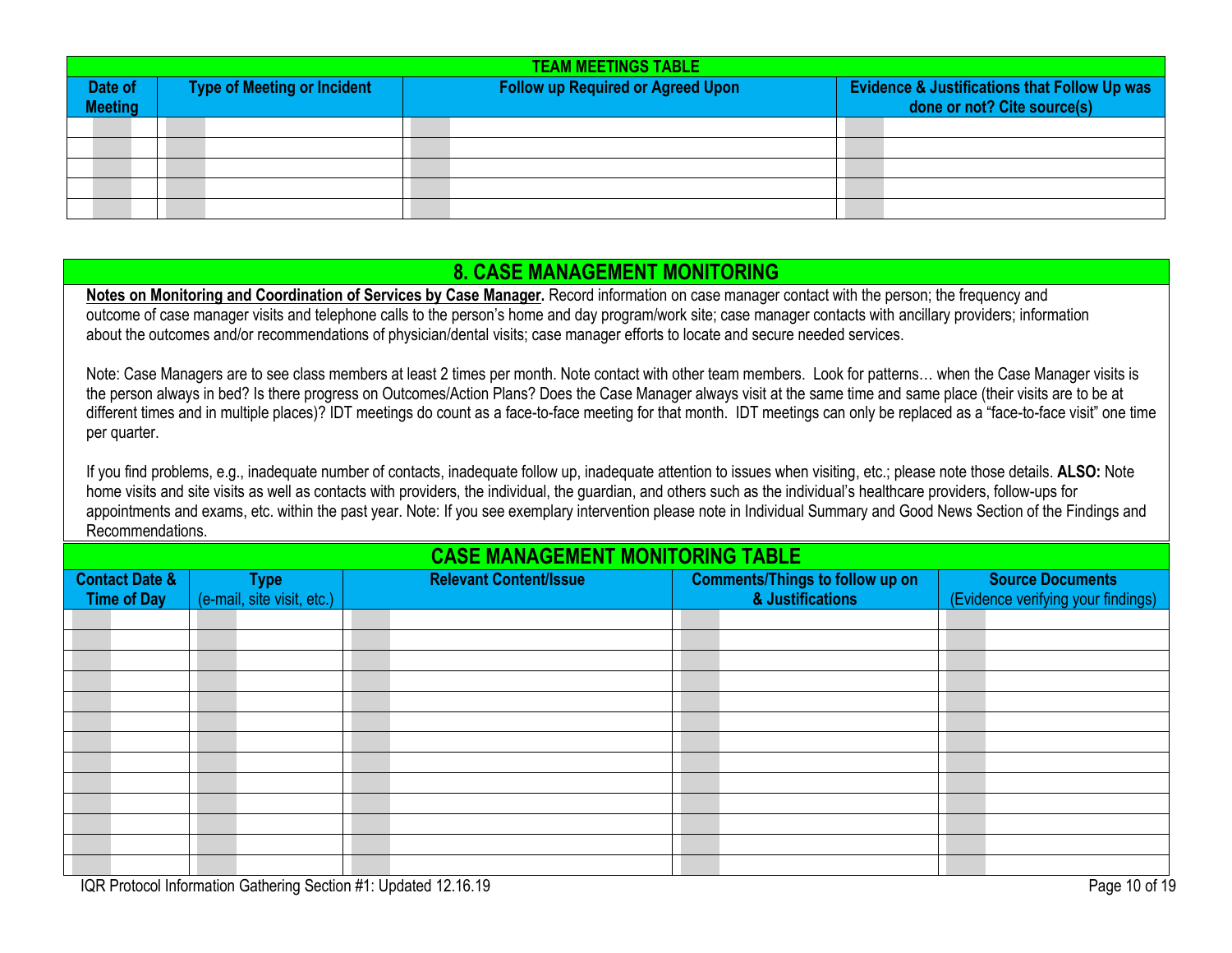|                                                 | <b>CASE MANAGEMENT MONITORING TABLE</b> |                                    |  |                               |                                                            |                                                        |  |  |  |  |
|-------------------------------------------------|-----------------------------------------|------------------------------------|--|-------------------------------|------------------------------------------------------------|--------------------------------------------------------|--|--|--|--|
| <b>Contact Date &amp;</b><br><b>Time of Day</b> |                                         | Type<br>(e-mail, site visit, etc.) |  | <b>Relevant Content/Issue</b> | <b>Comments/Things to follow up on</b><br>& Justifications | Source Documents<br>(Evidence verifying your findings) |  |  |  |  |
|                                                 |                                         |                                    |  |                               |                                                            |                                                        |  |  |  |  |
|                                                 |                                         |                                    |  |                               |                                                            |                                                        |  |  |  |  |
|                                                 |                                         |                                    |  |                               |                                                            |                                                        |  |  |  |  |
|                                                 |                                         |                                    |  |                               |                                                            |                                                        |  |  |  |  |
|                                                 |                                         |                                    |  |                               |                                                            |                                                        |  |  |  |  |
|                                                 |                                         |                                    |  |                               |                                                            |                                                        |  |  |  |  |

### <span id="page-10-0"></span>**9. CARMP, HEALTH CARE PLANS AND MEDICAL EMERGENCY RESPONSE PLANS**

#### **Guidance:**

- #1. Review the person's HCPs and MERPs found in the file and list in Column "A" below;
- #2. Review the person's e-Chat summary and indicate in Column "B" if the HCPs and MERPs listed in column "A" are R = Required or C = Consider;
- #3. If there is an HCP or MERP in the e-Chat summary that is "R"/Required but not provided be sure you list that one in Column A and the "R" in Column B.
- #4. In Column C, Indicate with a "yes" if this person has this document or a "no" if that document was not provided. (If not provided but required, be sure you ask for it on your Document Request Form).
- #5. Read each Plan in detail so you know what the contents require.
- #6. In Column D, put a "yes" indicating that you have read the related document and understand the contents requirements.
- #7. In Column E, record any comments/justifications you may have regarding the document, especially if follow up is required.

Under "Comments & Justifications" indicate whether or not the instructions are clear, individualized and whether or not they contradict any other assessments or plan, such as the CARMP. Plans should be reviewed quarterly and each time there is a change in status.

Note: Review this person's CARMP and list it in Column A along with the date. Add any issues noted in the "E. Comments & Justifications" column.

| <b>CARMP, HCP AND MERP TABLE</b>          |  |                                           |                                                                                                                                                     |  |                                         |  |  |  |  |
|-------------------------------------------|--|-------------------------------------------|-----------------------------------------------------------------------------------------------------------------------------------------------------|--|-----------------------------------------|--|--|--|--|
| A. These Documents are Required/Provided. |  | <b>R= Required</b><br><b>C=Considered</b> | B. Indicate if it is $ C $ . Is the document $ D $ . Have you (Reviewer)<br>Available? (Yes/No) comprehensively reviewed<br>this document? (Yes/No) |  | <b>E. Comments &amp; Justifications</b> |  |  |  |  |
|                                           |  |                                           |                                                                                                                                                     |  |                                         |  |  |  |  |
|                                           |  |                                           |                                                                                                                                                     |  |                                         |  |  |  |  |
|                                           |  |                                           |                                                                                                                                                     |  |                                         |  |  |  |  |
|                                           |  |                                           |                                                                                                                                                     |  |                                         |  |  |  |  |
|                                           |  |                                           |                                                                                                                                                     |  |                                         |  |  |  |  |
|                                           |  |                                           |                                                                                                                                                     |  |                                         |  |  |  |  |
|                                           |  |                                           |                                                                                                                                                     |  |                                         |  |  |  |  |
|                                           |  |                                           |                                                                                                                                                     |  |                                         |  |  |  |  |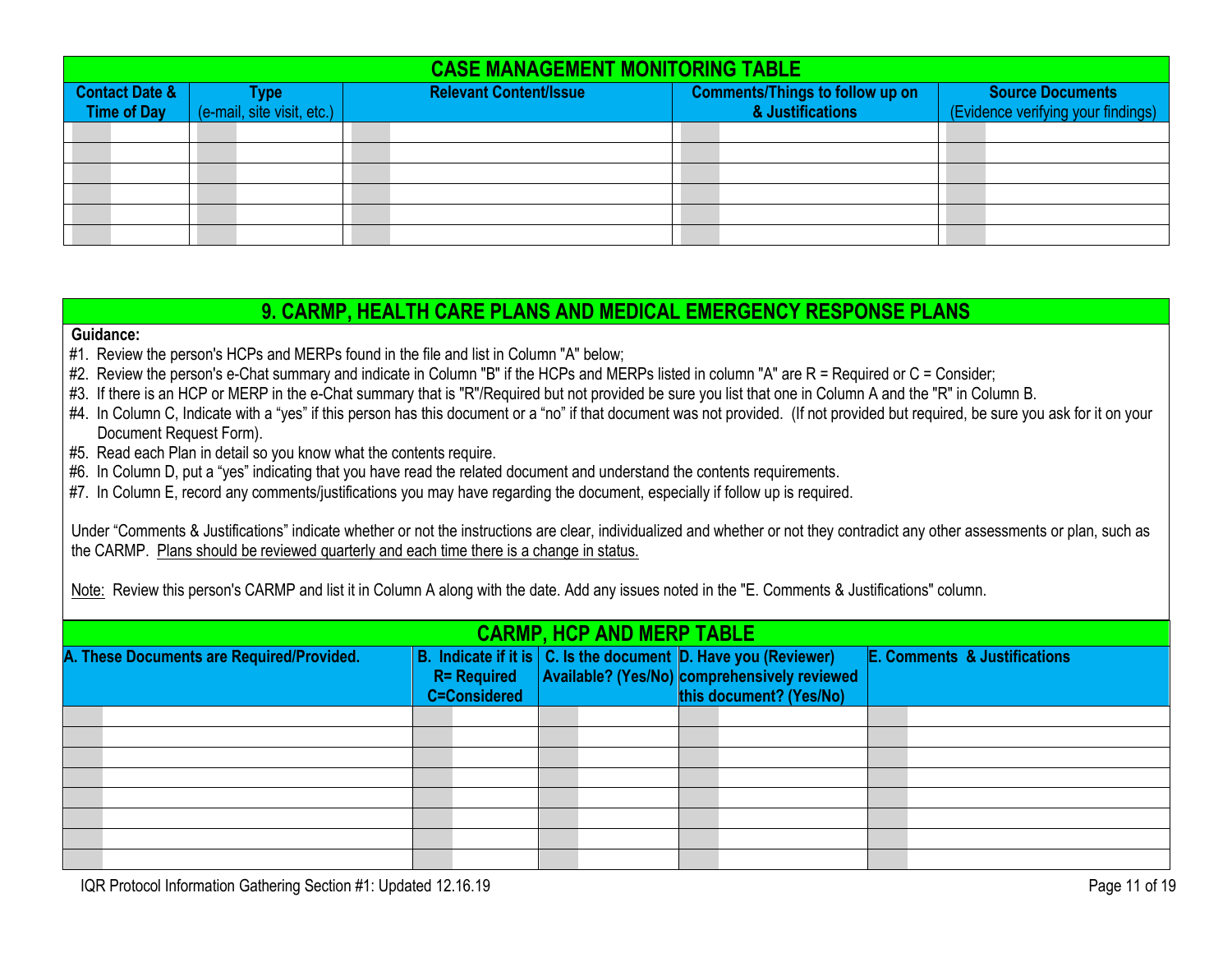| <b>CARMP, HCP AND MERP TABLE</b>          |                                                                                                                   |  |                                                                         |  |                                         |  |  |  |
|-------------------------------------------|-------------------------------------------------------------------------------------------------------------------|--|-------------------------------------------------------------------------|--|-----------------------------------------|--|--|--|
| A. These Documents are Required/Provided. | B. Indicate if it is   C. Is the document   D. Have you (Reviewer)  <br><b>R= Required</b><br><b>C=Considered</b> |  | Available? (Yes/No) comprehensively reviewed<br>this document? (Yes/No) |  | <b>E. Comments &amp; Justifications</b> |  |  |  |
|                                           |                                                                                                                   |  |                                                                         |  |                                         |  |  |  |
|                                           |                                                                                                                   |  |                                                                         |  |                                         |  |  |  |
|                                           |                                                                                                                   |  |                                                                         |  |                                         |  |  |  |
|                                           |                                                                                                                   |  |                                                                         |  |                                         |  |  |  |
|                                           |                                                                                                                   |  |                                                                         |  |                                         |  |  |  |
|                                           |                                                                                                                   |  |                                                                         |  |                                         |  |  |  |
|                                           |                                                                                                                   |  |                                                                         |  |                                         |  |  |  |
|                                           |                                                                                                                   |  |                                                                         |  |                                         |  |  |  |
|                                           |                                                                                                                   |  |                                                                         |  |                                         |  |  |  |

# <span id="page-11-0"></span>**10. NURSING OVERSIGHT**

[Question #12](#page-1-2) provides you with the acuity level of this person as identified in the eChat. The Aspiration Risk Screening Tool (ARST) provides you with the level of risk this person is with respect to aspiration. The minimum frequency of nursing oversight is based on acuity level and level of aspiration risk as required by DDSD as follows:

|                        |          | This person's acuity level is: Choose Note: This should pre-populate from #12; if it does not, try a print preview. |           |         |  |  |  |
|------------------------|----------|---------------------------------------------------------------------------------------------------------------------|-----------|---------|--|--|--|
|                        |          | eCHAT Acuity                                                                                                        |           |         |  |  |  |
| <b>Aspiration Risk</b> |          | <b>LOW</b>                                                                                                          | Moderate  | High    |  |  |  |
| (as noted on           | Low      | Semi-annual                                                                                                         | Quarterly | Monthly |  |  |  |
| the <b>ARST</b> )      | Moderate | Quarterly                                                                                                           | Quarterly | Monthly |  |  |  |
| Choose                 | High     | <b>Monthly</b>                                                                                                      | Monthly   | Monthly |  |  |  |

The number of nurse visits may be affected by hospitalizations and Out of Home Placements. If the person you are reviewing has experienced an Out of Home Placement, you will have received this information but also ask to be sure. If a person is in an Out of Home Placement for over a month, a nursing visit is not required.

*Guidance: read each nursing note/assessment/quarterly/report. Enter the date, a brief description and any comments you wish to make.*

Annual and Semi-Annual Nursing reports should include:

- Changes since last report;
- Discussion of current status/health issues:
- Progress/efficacy of current Care Plan and Goals
- Plan: What next, e.g., goals or changes that may be needed;
- Signature and title of person completing the report.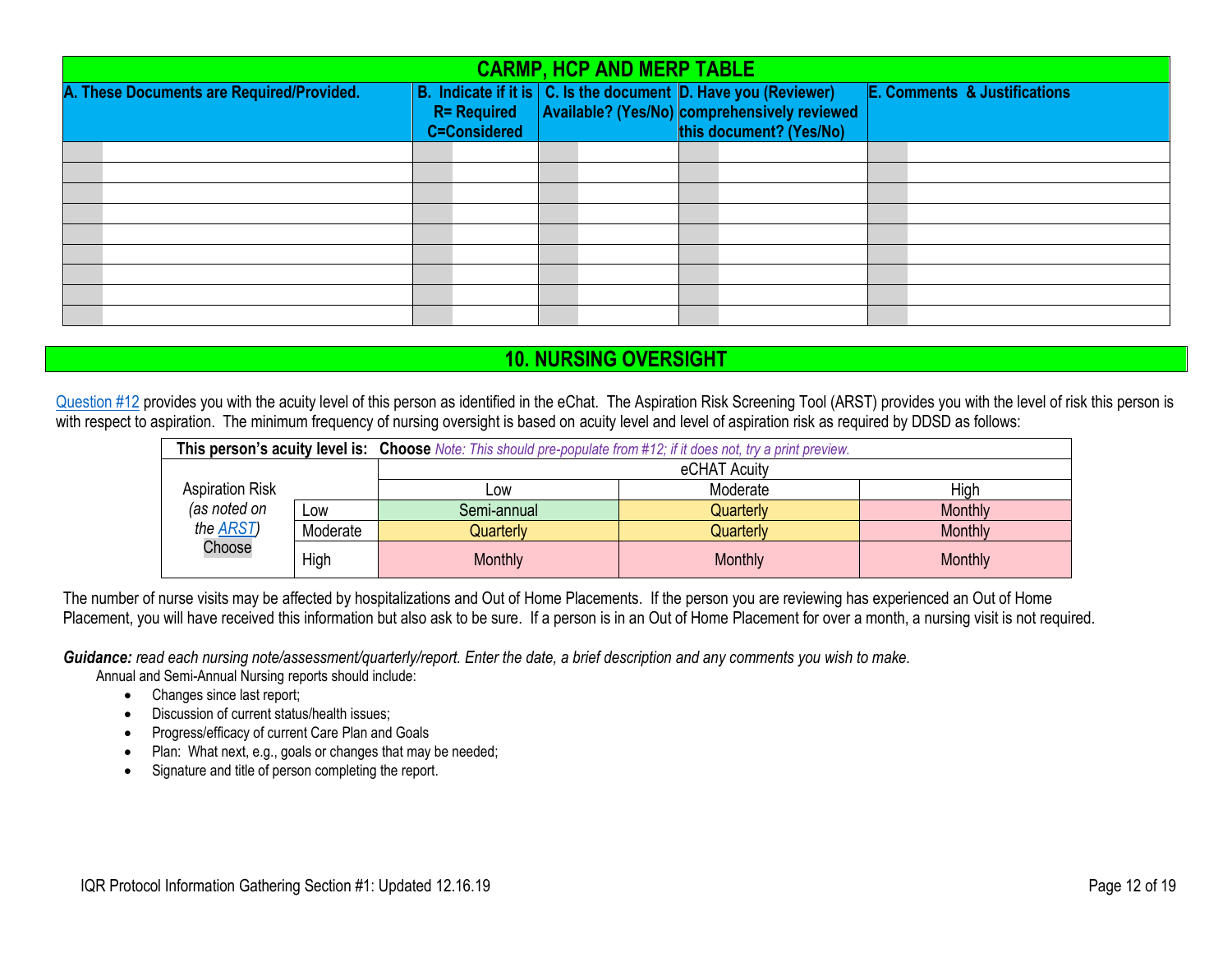|                                                                                                                | <b>NURSING ASSESSMENTS/REPORT/VISIT TABLE</b> |                                                                                                                |                                                              |                                                            |  |  |  |  |  |
|----------------------------------------------------------------------------------------------------------------|-----------------------------------------------|----------------------------------------------------------------------------------------------------------------|--------------------------------------------------------------|------------------------------------------------------------|--|--|--|--|--|
| <b>Date of Visit</b><br>Date of Report/<br><b>Assessment</b><br>(the date the<br>nurse was there<br>in person) |                                               | <b>Type of Visit/ Report</b><br>(e.g., Day Semi-Annual<br>Assessment, Res Visit,<br>Post-Hosp Follow up, etc.) | <b>Relevant Details of Note</b><br>(From the Report/Consult) | <b>Comments/Things to follow up on</b><br>& Justifications |  |  |  |  |  |
|                                                                                                                |                                               |                                                                                                                |                                                              |                                                            |  |  |  |  |  |
|                                                                                                                |                                               |                                                                                                                |                                                              |                                                            |  |  |  |  |  |
|                                                                                                                |                                               |                                                                                                                |                                                              |                                                            |  |  |  |  |  |
|                                                                                                                |                                               |                                                                                                                |                                                              |                                                            |  |  |  |  |  |
|                                                                                                                |                                               |                                                                                                                |                                                              |                                                            |  |  |  |  |  |
|                                                                                                                |                                               |                                                                                                                |                                                              |                                                            |  |  |  |  |  |
|                                                                                                                |                                               |                                                                                                                |                                                              |                                                            |  |  |  |  |  |
|                                                                                                                |                                               |                                                                                                                |                                                              |                                                            |  |  |  |  |  |
|                                                                                                                |                                               |                                                                                                                |                                                              |                                                            |  |  |  |  |  |
|                                                                                                                |                                               |                                                                                                                |                                                              |                                                            |  |  |  |  |  |
|                                                                                                                |                                               |                                                                                                                |                                                              |                                                            |  |  |  |  |  |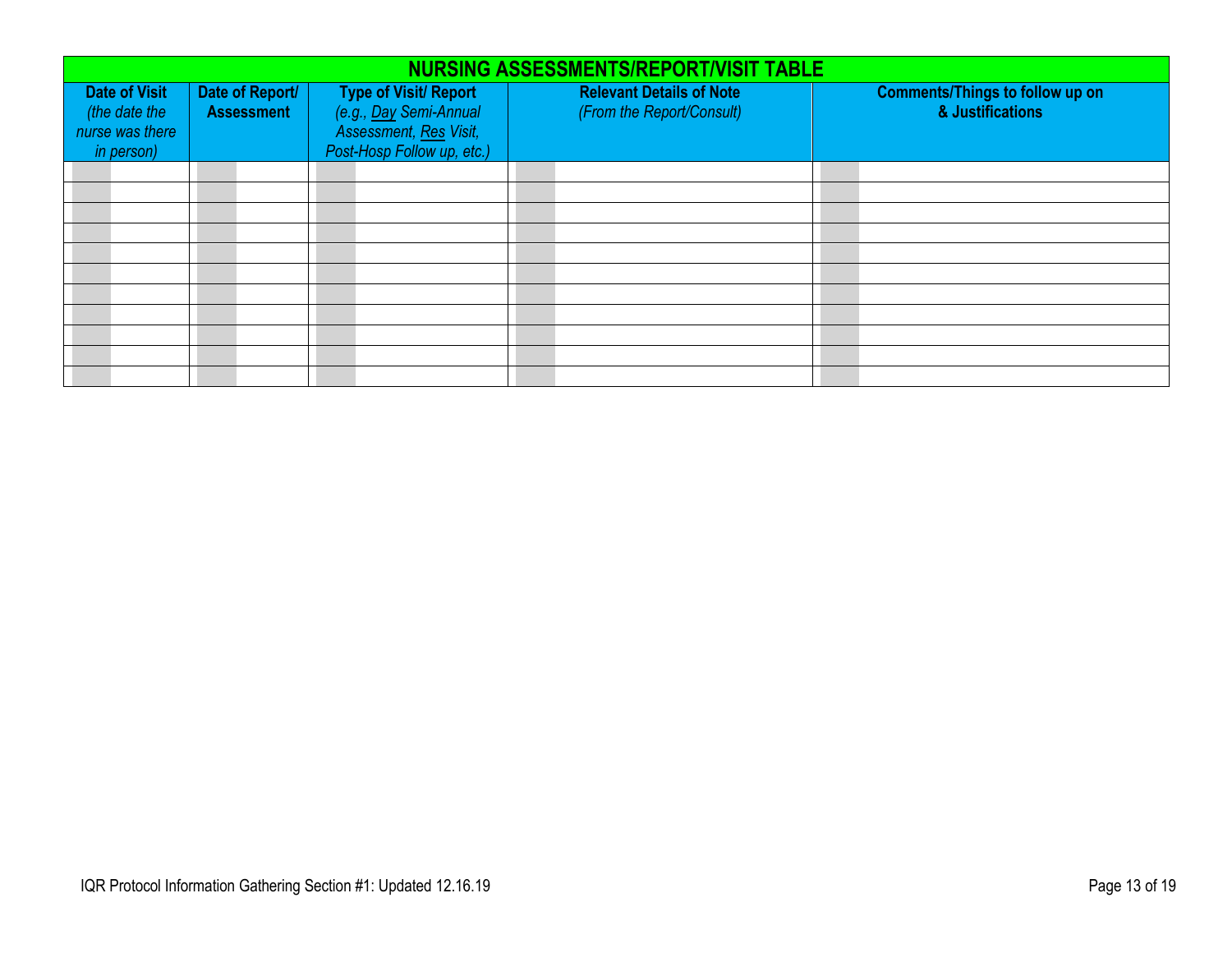# <span id="page-13-0"></span>**11. INDIVIDUAL SERVICE PLAN (ISP)**

#### **Notes on the last two ISPs**

**Visions:** List the vision in each area and for each ISP. Comment to whether or not each vision represents a long-term (3-5 year) aspiration in line with the person's interests and desires.

**Outcomes:** List the outcomes in each area. Comment on how they relate to the vision, their clarity and their measurability.

**Action Steps**: List the actions steps in each area. Note the frequency with which they are to be implemented. Are the Action Steps measurable and sequenced in a logical progression which will result in meeting the outcome? Action steps should be focused on what the individual will do.

**Evidence of Implementation**: Review data sheets. Record 3 months' worth of data, for example:

*June: implemented 1x week 1;*

*July: implemented 3x week 1; 0x week 2; 3x week 3, and 4x week four.*

*August: implemented 4x week 1; 1x week 2; 1x week 3 and 4x week four.*

Does the data provide information on what the person you are reviewing is doing, can you tell from the data if they are making progress towards the skill intended? If the data only shows attendance at events (how frequently the person went to music concerts) that is not skill based and not informative in terms of what skills the person is learning.

**Teaching and Support Strategies:** Read the T&SS. Comment on whether or not the directions are clear enough for anyone to implement the program. Do they specify when, how often and under what circumstances they should be implemented?

**Therapy Integration:** Determine if the ISP incorporates information from ancillary providers (from plans, assessments, recommendations, etc.) dealing with how to reinforce skill building/maintenance, personal traits and abilities appropriately? Teaching and Support Strategies, as needed, should contain information from the ancillary providers that supports attainment of the Action Steps. A mere reference to ancillary providers or specific plans/documents is not considered to have sufficient detail to be understood and consistently implemented, unless Written Direct Support Instructions are attached to the Teaching and Support Strategies from the therapist(s).

#### **In any area:**

- Note what the barriers are to my success and how they are addressed in either action steps, T&SS and/or support plans.
- Add rows as needed to accommodate more than one outcome, action step or T&SS.
- Compare the two ISPs. It is not acceptable to work on the same outcomes and action steps for several years in a row without clear justification as to why. If there is such justification, be sure you list that in the comments section.
- If Outcomes have been changed during the year, add another line and identify the new outcome.

#### **Comments/Justification:** You can make your observations here.

| <b>ISP TABLE</b> |                      | <b>Previous ISP</b> | <b>Current ISP</b> | <b>Comments/Justification</b> |
|------------------|----------------------|---------------------|--------------------|-------------------------------|
| Α.               | Live:                |                     |                    |                               |
|                  | <b>Visions:</b>      |                     |                    |                               |
|                  | <b>Outcomes:</b>     |                     |                    |                               |
|                  | <b>Action steps:</b> |                     |                    |                               |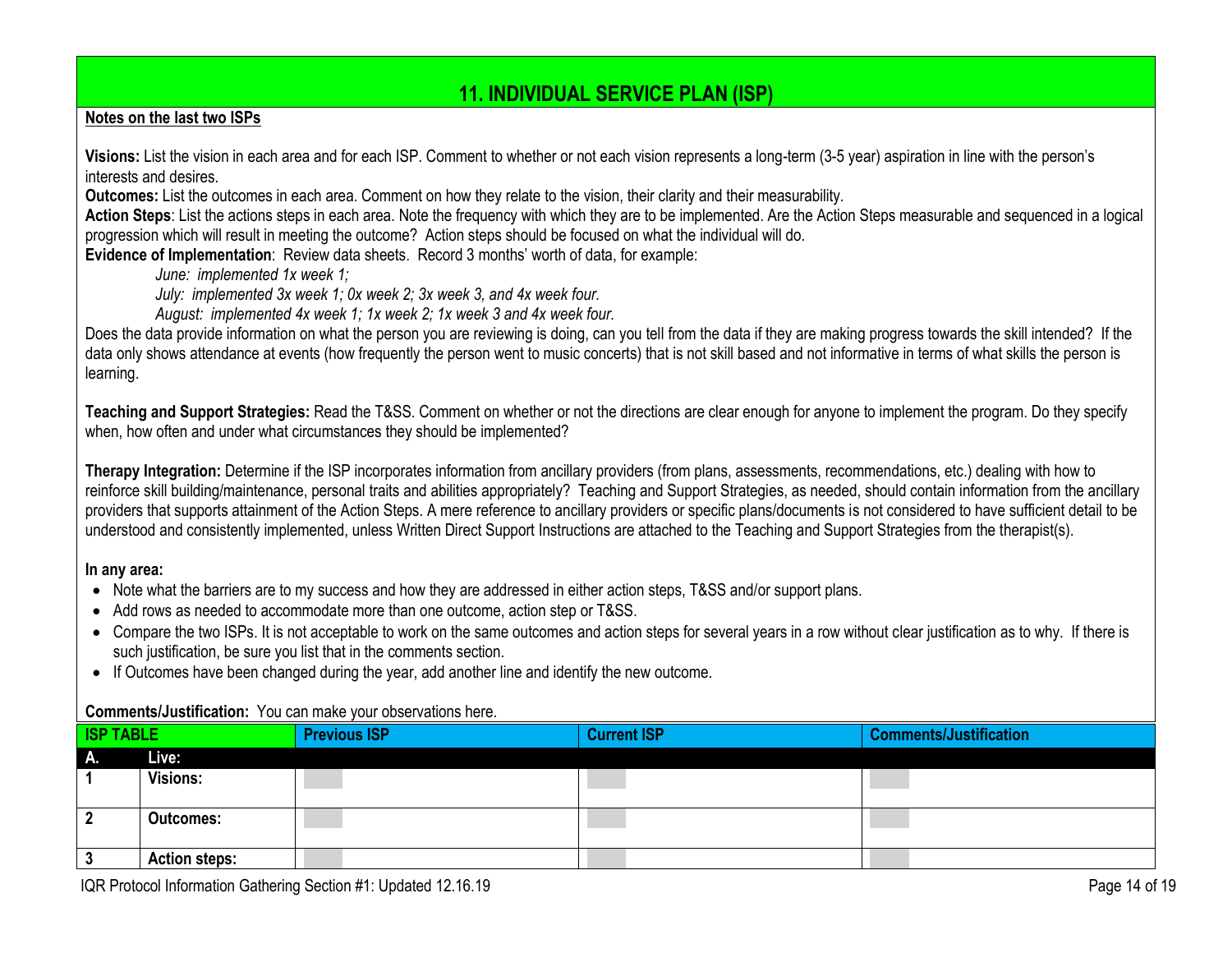| <b>ISP TABLE</b> |                                                     | <b>Previous ISP</b> | <b>Current ISP</b> | <b>Comments/Justification</b> |
|------------------|-----------------------------------------------------|---------------------|--------------------|-------------------------------|
|                  |                                                     |                     |                    |                               |
| 4.               | <b>Evidence of</b>                                  |                     |                    |                               |
|                  | Implementation:                                     |                     |                    |                               |
| 5.               | <b>Teaching &amp; Support</b><br><b>Strategies:</b> |                     |                    |                               |
| 6.               | Integration                                         |                     |                    |                               |
|                  | therapies: Are                                      |                     |                    |                               |
|                  | recommendations                                     |                     |                    |                               |
|                  | and/or objectives/                                  |                     |                    |                               |
|                  | strategies of ancillary                             |                     |                    |                               |
|                  | providers integrated                                |                     |                    |                               |
| $\overline{7}$ . | into the T&SS?<br>a. Was the ISP                    |                     |                    |                               |
|                  | Developed by an                                     |                     |                    |                               |
|                  | appropriately                                       |                     |                    |                               |
|                  | constituted team?                                   |                     |                    |                               |
|                  |                                                     |                     |                    |                               |
|                  | b. If a member was                                  |                     |                    |                               |
|                  | missing, identify who,                              |                     |                    |                               |
|                  | by title (e.g., SLP, Day<br>DSP)                    |                     |                    |                               |
|                  |                                                     |                     |                    |                               |
|                  | c. For any team                                     |                     |                    |                               |
|                  | members not                                         |                     |                    |                               |
|                  | physically present                                  |                     |                    |                               |
|                  | at the IDT                                          |                     |                    |                               |
|                  | meeting, is there<br>evidence of their              |                     |                    |                               |
|                  | participation in                                    |                     |                    |                               |
|                  | the development                                     |                     |                    |                               |
|                  | of the ISP?                                         |                     |                    |                               |
| В.               | <b>Work/Education/Volunteer</b>                     |                     |                    |                               |
| 1                | <b>Visions:</b>                                     |                     |                    |                               |
| $\boldsymbol{2}$ | <b>Outcomes:</b>                                    |                     |                    |                               |
| $\mathbf{3}$     | <b>Action steps:</b>                                |                     |                    |                               |
|                  |                                                     |                     |                    |                               |
| 4.               | <b>Evidence of</b>                                  |                     |                    |                               |
|                  | Implementation:                                     |                     |                    |                               |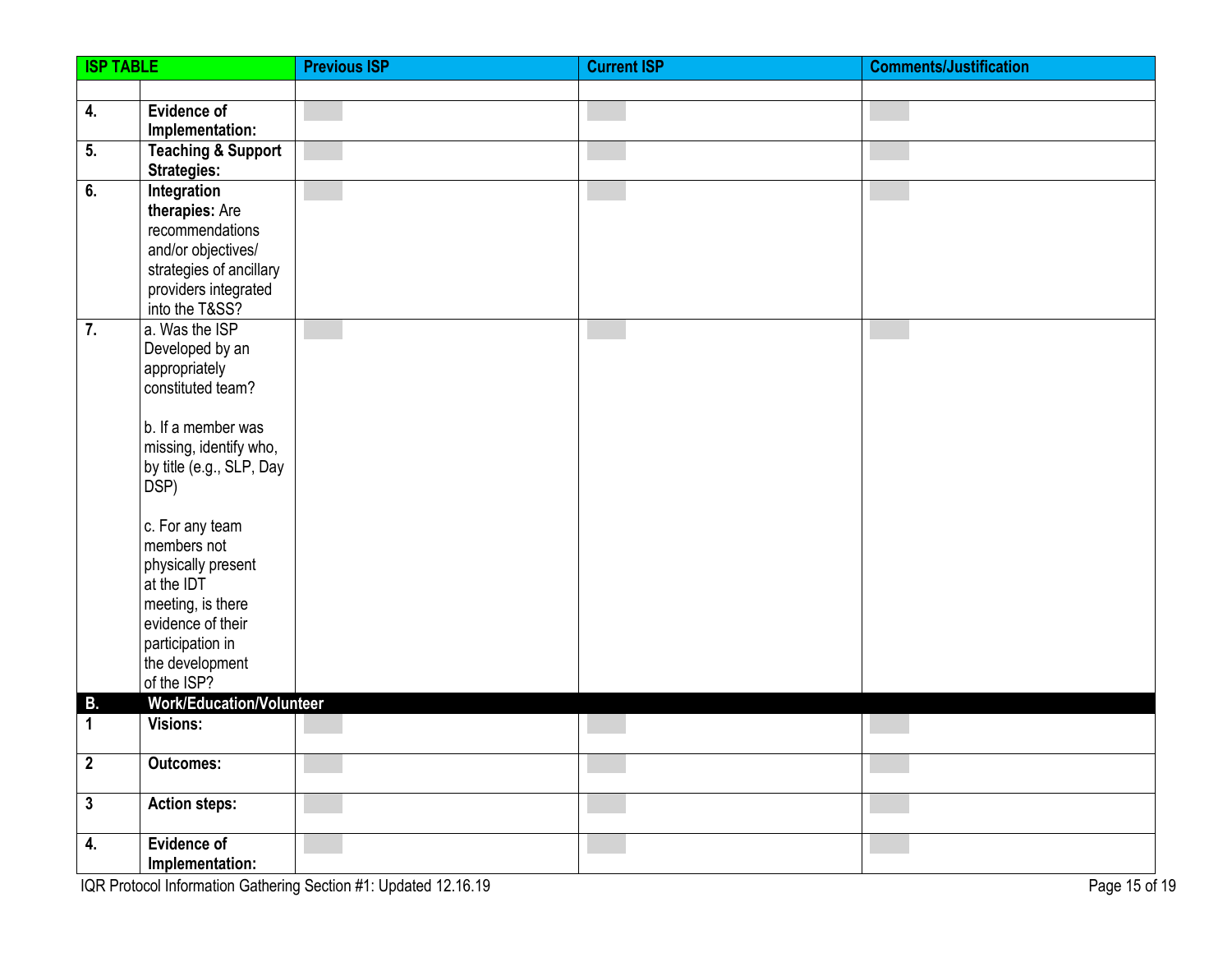| <b>ISP TABLE</b> |                                                                                                                                             | <b>Previous ISP</b> | <b>Current ISP</b> | <b>Comments/Justification</b> |
|------------------|---------------------------------------------------------------------------------------------------------------------------------------------|---------------------|--------------------|-------------------------------|
| 5.               | <b>Teaching &amp; Support</b><br><b>Strategies:</b>                                                                                         |                     |                    |                               |
| 6.               | Integration<br>therapies: Are<br>recommendations<br>and/or objectives/<br>strategies of ancillary<br>providers integrated<br>into the T&SS? |                     |                    |                               |
| C.               | Develop Relationships/Have Fun                                                                                                              |                     |                    |                               |
| $\mathbf{1}$     | Visions:                                                                                                                                    |                     |                    |                               |
| $\mathbf{2}$     | <b>Outcomes:</b>                                                                                                                            |                     |                    |                               |
| $\mathbf{3}$     | <b>Action steps:</b>                                                                                                                        |                     |                    |                               |
| 4.               | Evidence of<br>Implementation:                                                                                                              |                     |                    |                               |
| 5.               | <b>Teaching &amp; Support</b><br><b>Strategies:</b>                                                                                         |                     |                    |                               |
| 6.               | Integration<br>therapies: Are<br>recommendations<br>and/or objectives/<br>strategies of ancillary<br>providers integrated<br>into the T&SS? |                     |                    |                               |
| D.               | Health and/or Other                                                                                                                         |                     |                    |                               |
| 1.               | Visions:                                                                                                                                    |                     |                    |                               |
| 2.               | <b>Outcomes:</b>                                                                                                                            |                     |                    |                               |
| 3.               | <b>Action steps:</b>                                                                                                                        |                     |                    |                               |
| 4.<br>5.         | <b>Evidence of</b><br>Implementation:<br><b>Teaching &amp; Support</b>                                                                      |                     |                    |                               |
|                  | <b>Strategies:</b>                                                                                                                          |                     |                    |                               |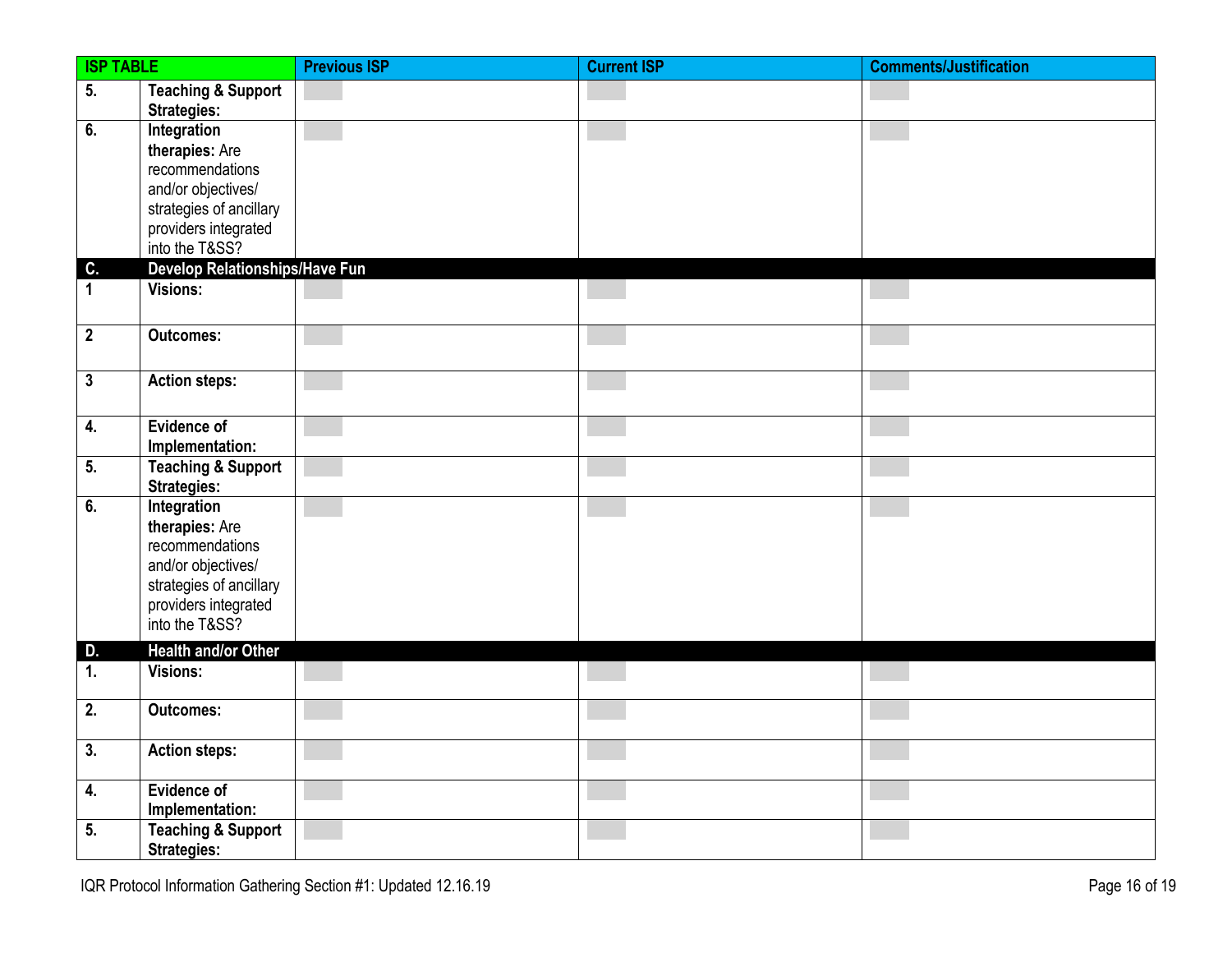| <b>ISP TABLE</b>                                                                                                                                  | <b>Previous ISP</b> | <b>Current ISP</b> | <b>Comments/Justification</b> |
|---------------------------------------------------------------------------------------------------------------------------------------------------|---------------------|--------------------|-------------------------------|
| Integration<br>v.<br>therapies: Are<br>recommendations<br>and/or objectives/<br>strategies of ancillary<br>providers integrated<br>into the T&SS? |                     |                    |                               |

## **12. INCIDENT REPORTS (IR) / GENERAL EVENT REPORTS (GER)**

<span id="page-16-0"></span>For each General Event Report (GER), DOH Incident Report, and Internal Incident report, note the event date, the type, and a brief description of what happened and indicate any details regarding ANE. In the comments/notes and justification section, note any actions to be implemented to prevent reoccurrence. Add anything that you need to question or watch for to the appropriate interview questions or observation list. *Note: Internal Incident Reports may need to be added during the visit to the home or other program areas. Also, entering these in chronological order helps you 'see' what happened before and after. It also helps you begin to see frequency and trends.*

| Date of<br><b>Event</b> | <b>Type</b><br>(IR or GER) | <b>Brief Event Information</b>                                                 | <b>ANE Suspected/</b><br>Reported? (Y/N) | If ANE Suspected,<br><b>Information regarding</b><br>follow up: | <b>Reviewer Comments/Notes &amp; Justifications</b> |
|-------------------------|----------------------------|--------------------------------------------------------------------------------|------------------------------------------|-----------------------------------------------------------------|-----------------------------------------------------|
| e.g. 1/5/17             | e.g. GER                   | e.g. Staff noted she had foul<br>smelling urine, taken to ER, UTI<br>diagnosed |                                          |                                                                 |                                                     |
|                         |                            |                                                                                |                                          |                                                                 |                                                     |
|                         |                            |                                                                                |                                          |                                                                 |                                                     |
|                         |                            |                                                                                |                                          |                                                                 |                                                     |
|                         |                            |                                                                                |                                          |                                                                 |                                                     |
|                         |                            |                                                                                |                                          |                                                                 |                                                     |
|                         |                            |                                                                                |                                          |                                                                 |                                                     |
|                         |                            |                                                                                |                                          |                                                                 |                                                     |
|                         |                            |                                                                                |                                          |                                                                 |                                                     |
|                         |                            |                                                                                |                                          |                                                                 |                                                     |
|                         |                            |                                                                                |                                          |                                                                 |                                                     |
|                         |                            |                                                                                |                                          |                                                                 |                                                     |

<span id="page-16-1"></span>

| <b>13. TRACKING DOCUMENTATION</b> |                                                                                                                                                                               |                        |                      |                                                                                                                                                                                       |  |  |  |  |  |
|-----------------------------------|-------------------------------------------------------------------------------------------------------------------------------------------------------------------------------|------------------------|----------------------|---------------------------------------------------------------------------------------------------------------------------------------------------------------------------------------|--|--|--|--|--|
|                                   |                                                                                                                                                                               |                        |                      |                                                                                                                                                                                       |  |  |  |  |  |
|                                   | This area is for documenting tracking issues you may have found, including gaps in information provided, items that have happened consistently but not picked up so far, etc. |                        |                      |                                                                                                                                                                                       |  |  |  |  |  |
|                                   |                                                                                                                                                                               |                        |                      | Types of tracking that would be relevant here is Seizures, Weight, Vital Signs, Menses, Fluid/Food Intake, and/or Bowel/Elimination Tracking. Note: It will be helpful to enter these |  |  |  |  |  |
|                                   |                                                                                                                                                                               |                        |                      |                                                                                                                                                                                       |  |  |  |  |  |
|                                   | by type and then by date; add rows as needed.                                                                                                                                 |                        |                      |                                                                                                                                                                                       |  |  |  |  |  |
| Type/Event                        | Date of Event                                                                                                                                                                 | <b>Duration/Amount</b> | Relevant Information | <b>Reviewer Comments/Notes &amp; Justifications</b>                                                                                                                                   |  |  |  |  |  |
|                                   |                                                                                                                                                                               |                        |                      |                                                                                                                                                                                       |  |  |  |  |  |
| i.e., seizure                     | 4/18/17                                                                                                                                                                       | 2 Minutes              |                      |                                                                                                                                                                                       |  |  |  |  |  |
|                                   | $10D$ Destace Information Catherine Costian $44.1$ Indeted 19.10.10<br>$D_{max}$ 47 $\leq$ 40                                                                                 |                        |                      |                                                                                                                                                                                       |  |  |  |  |  |

IQR Protocol Information Gathering Section #1: Updated 12.16.19 Page 17 of 19 Page 17 of 19